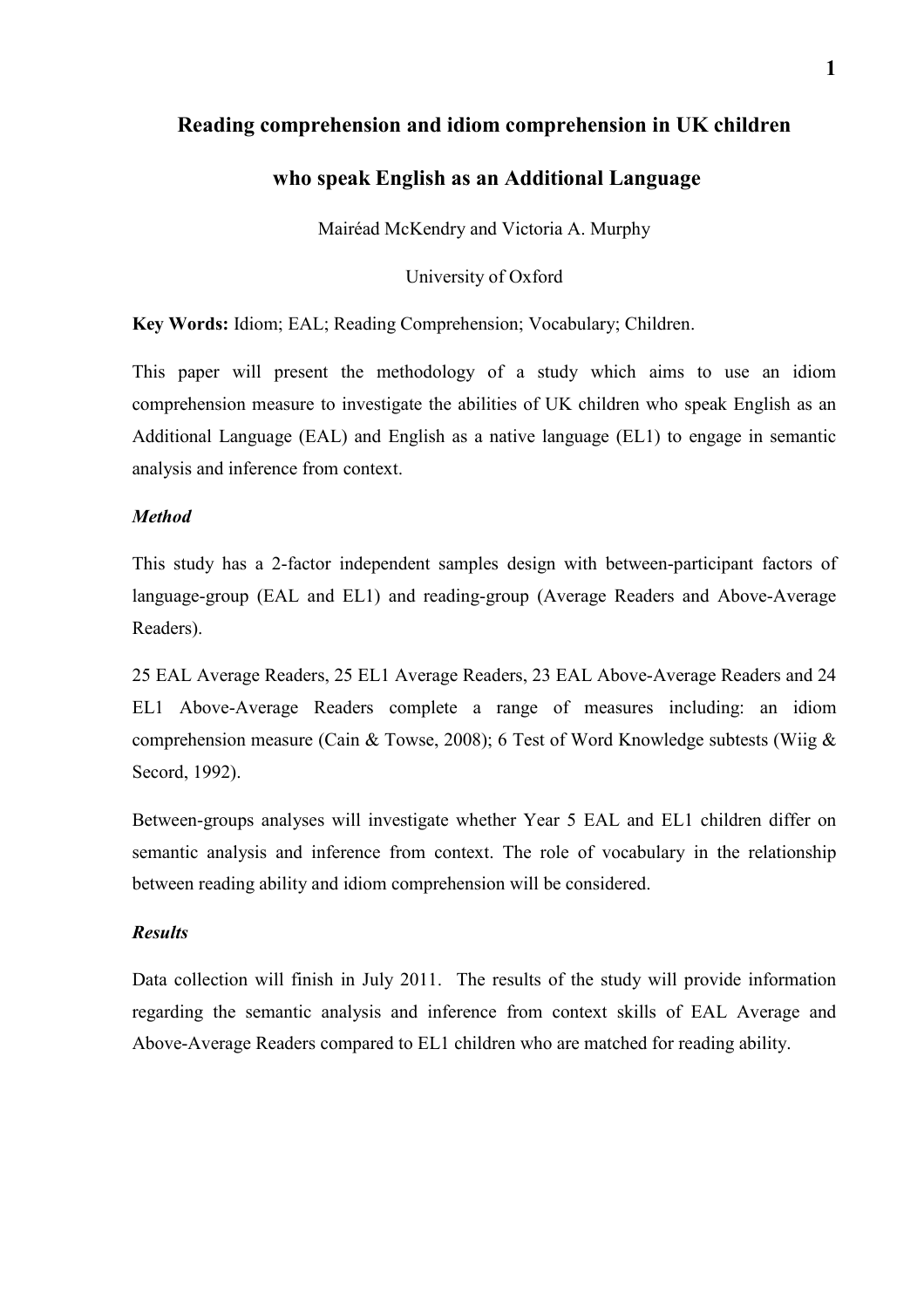## **Teaching young EFL learners using**

## **Isolated and Integrated Focus on Form**

Danae Tsapikidou

University of Cambridge

**Key words**: Yong EFL learners, Isolated FEI, Integrated FEI

This talk will describe an experimental study about the comparative benefits of teaching grammar to primary level EFL learners aged 10-11 using Isolated and Integrated formfocused instruction (FFI). More specifically, this study investigates the proficiency gains of Greek 5th year primary learners who performed different communicative tasks with an implicit grammar focus - on the English Simple Past tense- compared with the gains achieved by learners who were given traditional grammar tasks. In addition, the effect of using a children's narrative together with Isolated and Integrated FFI will be examined as another factor that may contribute to the development of tense formation in young EFL learners. The sample size of the study was 81 learners and the length of treatment was 18 hours. A statistical analysis with repeated-measures comparisons showed that the Isolated FFI treatment group was consistently better than the Integrated FFI group and that both groups were significantly better than comparison groups that had been taught the target structures but had not received either the Isolated or the Integrated treatment. Moreover, the narrative component added to either Isolated or Integrated focus-on-form did not appear to accelerate acquisition of the past tense as the non-narrative treatment groups emerged stronger than the narrative groups at the end point of instruction as well as in the delayed post-tests. Hence, it is concluded that through targeting specific structures in contextually and pragmatically familiar language, there are valuable learning gains from the structural and task-based approach to grammar instruction and that a combination of the two approaches produces the best results. The implications of these findings for language pedagogy in young learner classes will also be discussed.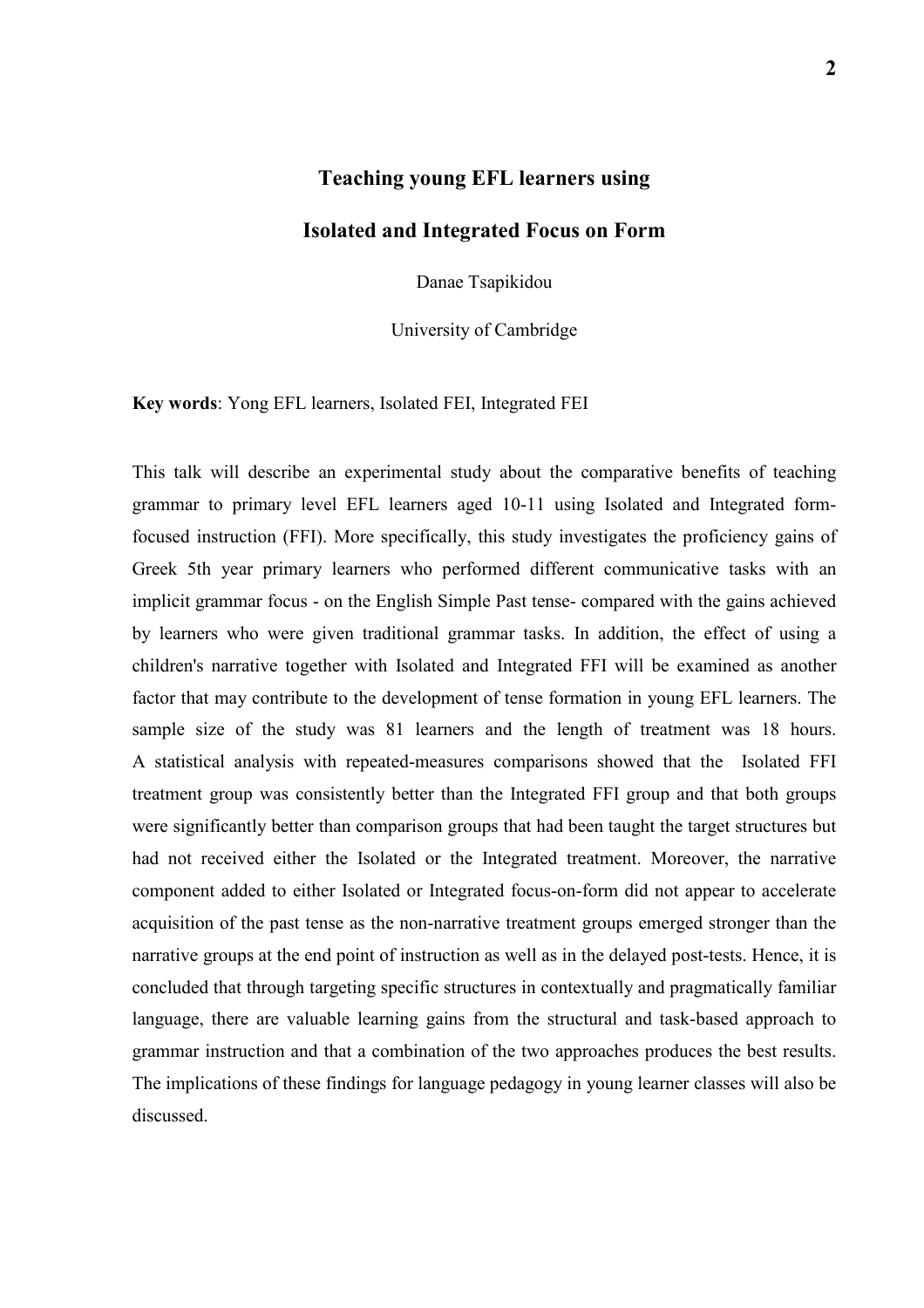# **A theoretical and analytical framework for the study of mutual understanding in face-to-face intercultural interactions, the examples of the co-building of an exchange and of a speech act**

Elodie Oursel

University of Paris III & Nancy 2 University

**Key words :** co-building, agreement, face-to-face interaction, mutual understanding, intercultural communication

In this paper, I wish to present the framework I have built in order to study mutual understanding in intercultural communication. Meaning, I believe with many others (Clark 1996, Roulet *et al*. 2001…), emerges in the midst of the interaction, as it evolves. The participants build up agreements on what is meant. Therefore in my view, meaning is not fixedly enclosed in the utterance. Rather, the utterance has a potential of meanings from which one is selected by each participant (Jacques 1985). Each then evaluates the compatibility and closeness of the selected meanings through the other's reactions (Trognon & Brassac 1992). This constructivist and emergentist view of the meaning in interaction allows to consider mutual understanding as being co-built and negotiated.

I would like to show some results of my analyses of mutual understanding illustrating the methods and tools I have used. I shall evoke the co-building of the micro-structure of the interaction which reflects the collaborative work that brings the participants to an agreement. I shall as well talk about the cooperative actions that lead the participants to agree on the value of a speech act, looking at the form of the utterance and the negotiation it. These illustrations will be extracted from my corpora, audio recordings of administrative interactions between native and non native speakers of the language of communication.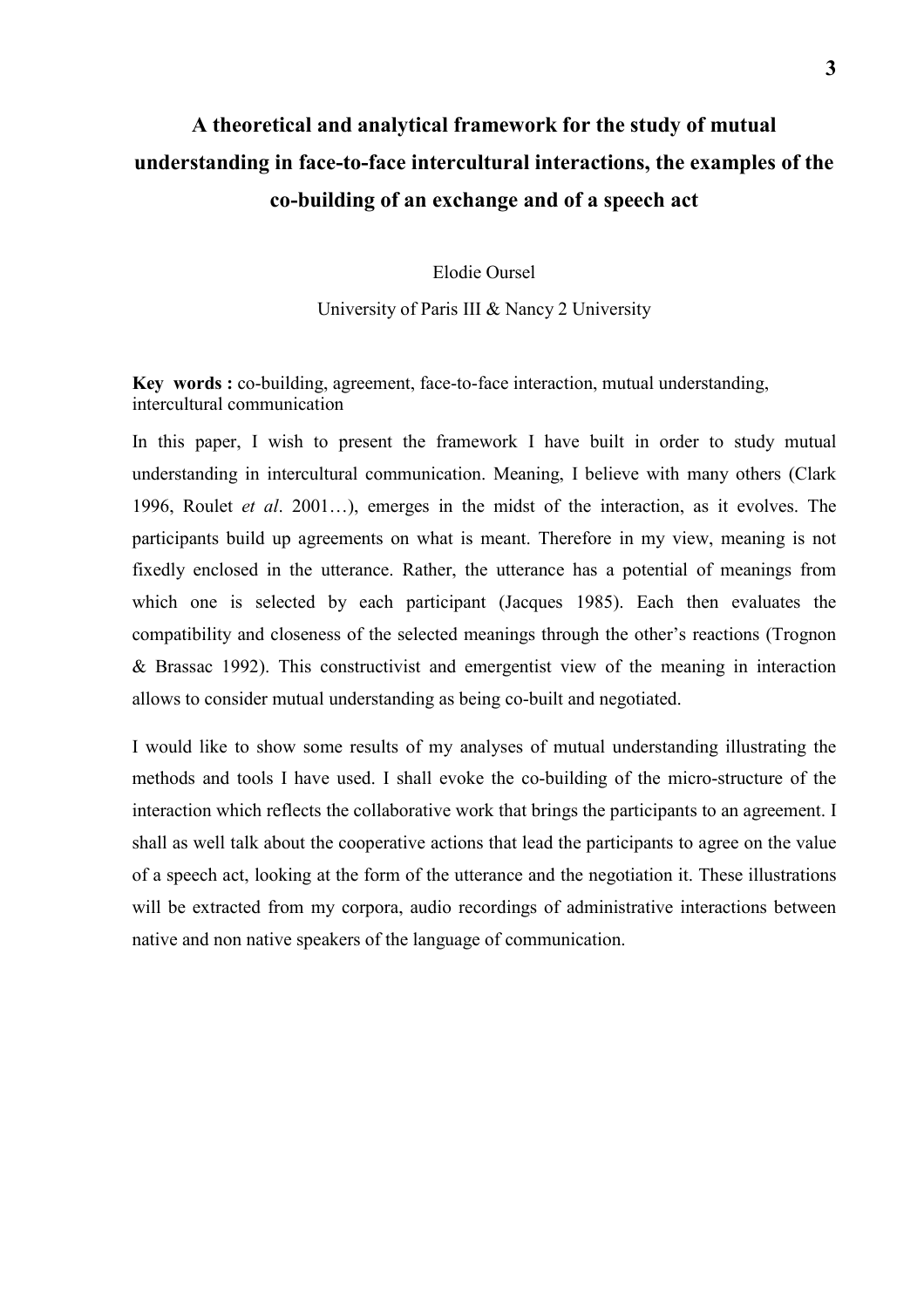## **Genre Analysis of Newspaper Reports in the Shipbuilding Domain**

Puteri Zarina Megat Khalid

University of Glasgow

**Key words:** genre analysis, generic structure potential, journalistic discourse, systemic functional linguistics

Media discourse, particularly newspapers which play a significant role in the dissemination of information and satisfaction of social norms and values in a society, has been extensively explored by linguists as it is the most widely read genre in the West (Rodriguez 2006, pp. 149).

This study explores the generic features characterising the newspaper articles reporting on the events surrounding the launch of a ship, the RMS Queen Elizabeth in 1938. The data, obtained from Glasgow University Library's Digital and Microfilm Newspaper Collection, is a corpus comprising thirty-seven newspaper reports drawn from three influential newspapers namely The Times, The Glasgow Herald, and The Scotsman. The ship was a Clyde-built vessel and was unrivalled for 54 years as the biggest liner in the world.

The salient generic features and the accompanying lexico-grammar of these media texts are here investigated from a systemic functional linguistic perspective (e.g. Halliday and Hasan 1985), focusing particularly on the notions of Contextual Configuration (CC) and Generic Structure Potential (GSP). The analysis also explores the ways in which the texts codify different communicative purposes. Further, the study also provides informative and selfexplanatory functional labels for the generic features of the news reports in the corpus. Four prototypical GSP models of the news reports in the corpus have been identified, i.e. Productoriented, Pre-event-oriented, Event-oriented, and Hybrid Reports (covering both product and event). The obligatory and optional elements which serve to define the articles in the four categories are discussed.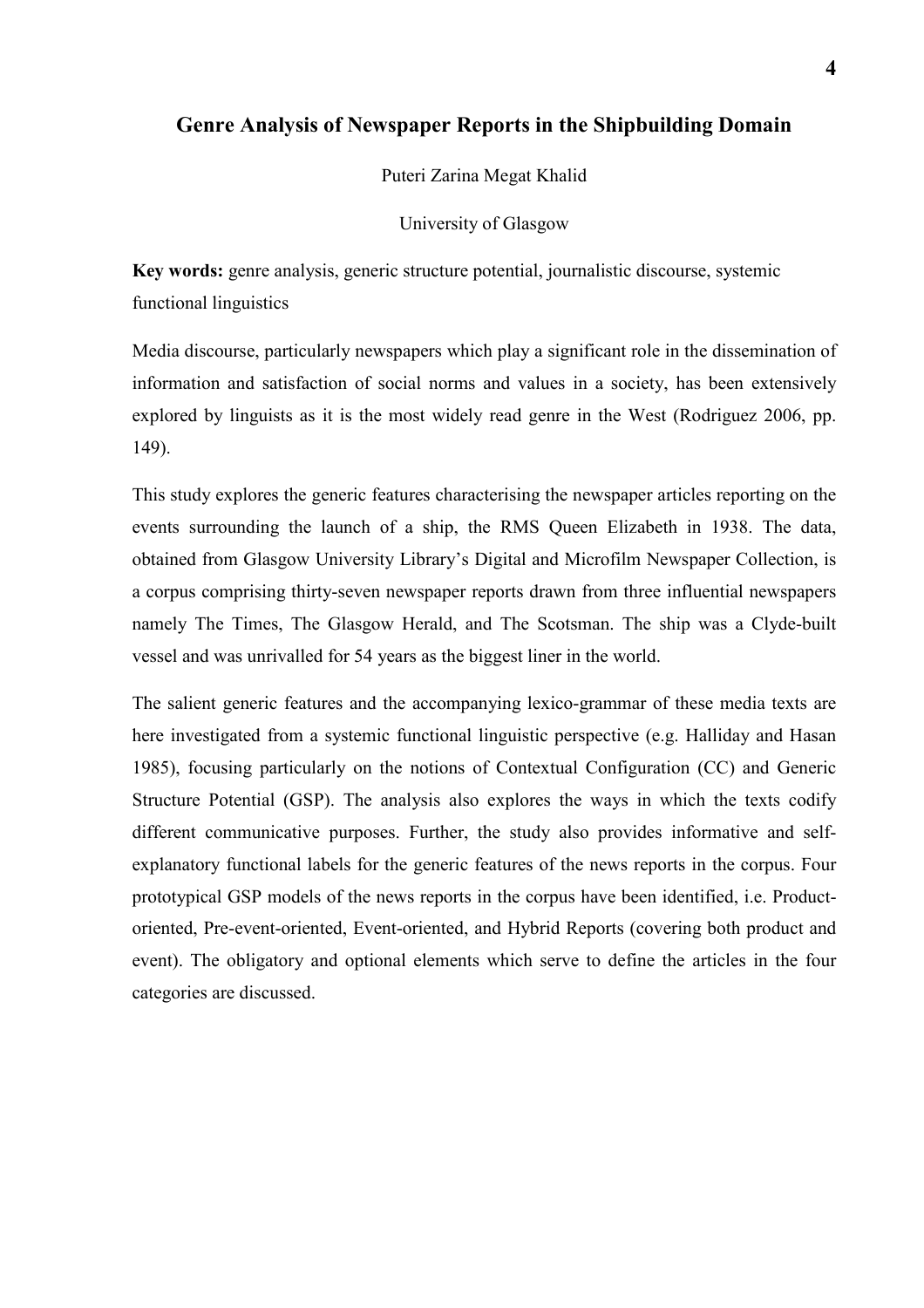## **The acquisition of collocations by learners of English as a foreign language**

#### Paweł Szudarski

#### University of Nottingham

#### **Key words:** collocations, EFL, acquisition

Formulaic sequences (collocations, phrasal verbs, idioms and many more) have received a lot of attention in applied linguistics in recent years (e.g.; Wray 2002; Schmitt 2004). It has become clear that native-like use of language involves the ability to recognize and produce language chunks – larger elements of linguistic material that are used as whole units (Pawley and Syder 1983; Sinclair 1991). Yet, research (e.g., Granger 2001) on the use of English as a foreign language shows that formulaic sequences are either misused or underused by learners, even at the advanced level of proficiency. Thus, the question arises as to how the use of formulaic sequences by learners can be enhanced in the foreign language classroom which is often the main source of language input.

The present study examines the acquisition of verb-noun collocations of delexical verbs (e.g., 'make', 'take', 'have', 'do', 'give'). These collocations have been chosen as target items for the study because of their frequency and the difficulties they cause for second language learners. The research compares the impact of two kinds of instruction (meaning-focused instruction vs. meaning-focused instruction plus form-focused instruction) on the knowledge of collocations by Polish learners of English. The presentation concludes with implications for language pedagogy.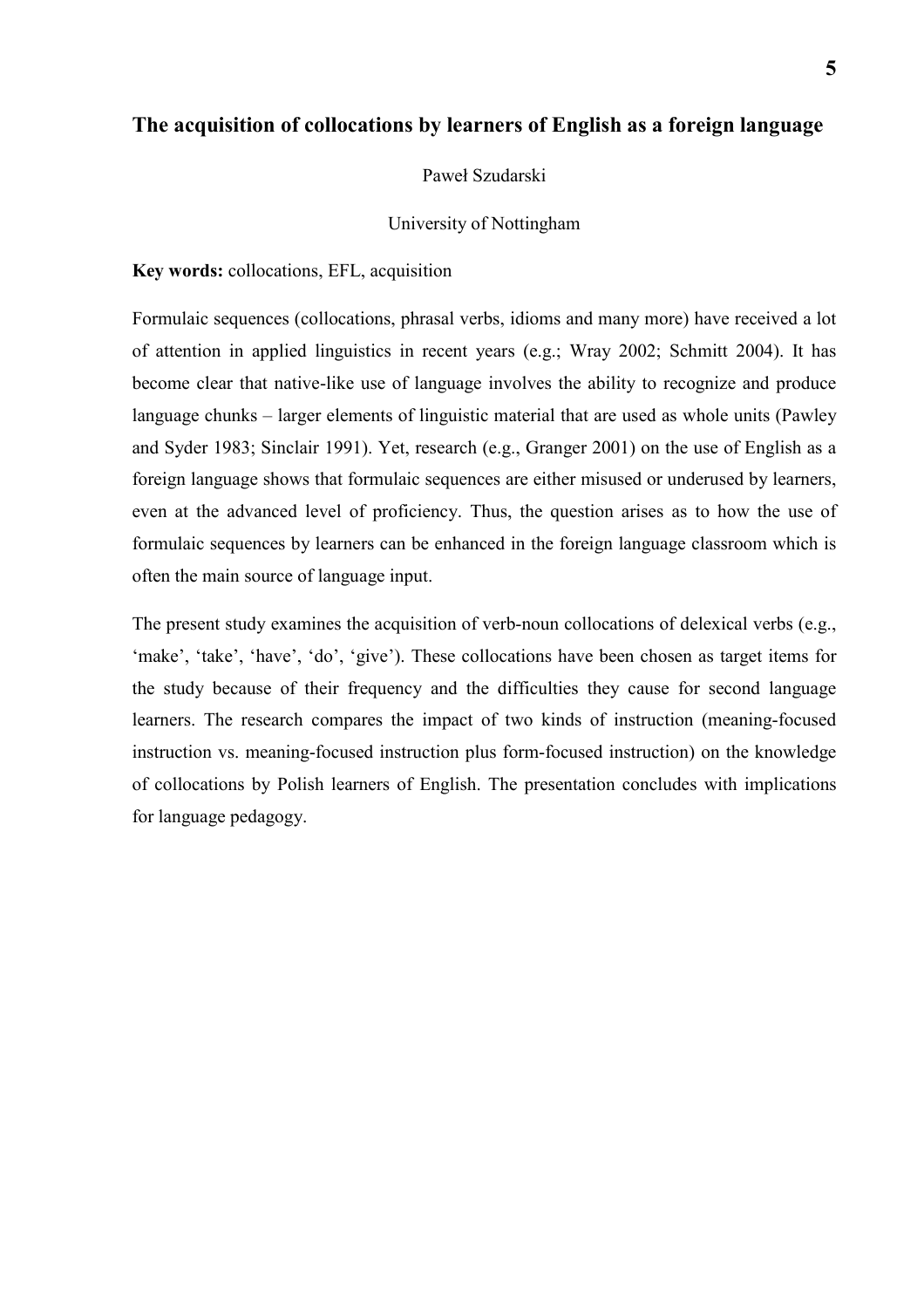### **Teaching Speaking in EFL Pre-service Teacher Education**

#### Helen Jang

#### University of Leeds

**Key words:** Teaching Speaking, Teacher Cognition, Teacher Education

This study explores teacher learning during the practicum in pre-service English teacher education in Korea. Up on consideration of the shift of emphasis toward communicationoriented and task-based pedagogies in the national curriculum reforms in Korea, this research investigated the prospective English teachers' perspectives and practices of teaching speaking during the practicum. In line with the changes in educational policies for pre-service English teacher education, the aims of this study was to understand the nature of teacher learning and the contextual factors which may influence the novice English teachers' experiences, while they were taking part in the intensive period of the practicum in their final year at the teacher colleges.

This research is based on case studies using mixed methodologies. The main data were gathered by classroom observations and in-depth field interviews with student teachers and educators in teacher colleges and secondary schools in Korea. From this study it is intended to bring insights into the effective approaches in pre-service English teacher education with a consideration of the role of initial teacher training in supporting teacher learning and teaching practice, and also draw implications and suggestions for effective strategies and methodologies to develop teaching speaking in EFL.

This presentation will be based on discussions about data collection processes during the fieldwork in Korea and the initial findings of data analyses in relation to the impact of the practicum on teacher learning in pre-service English teacher education in EFL.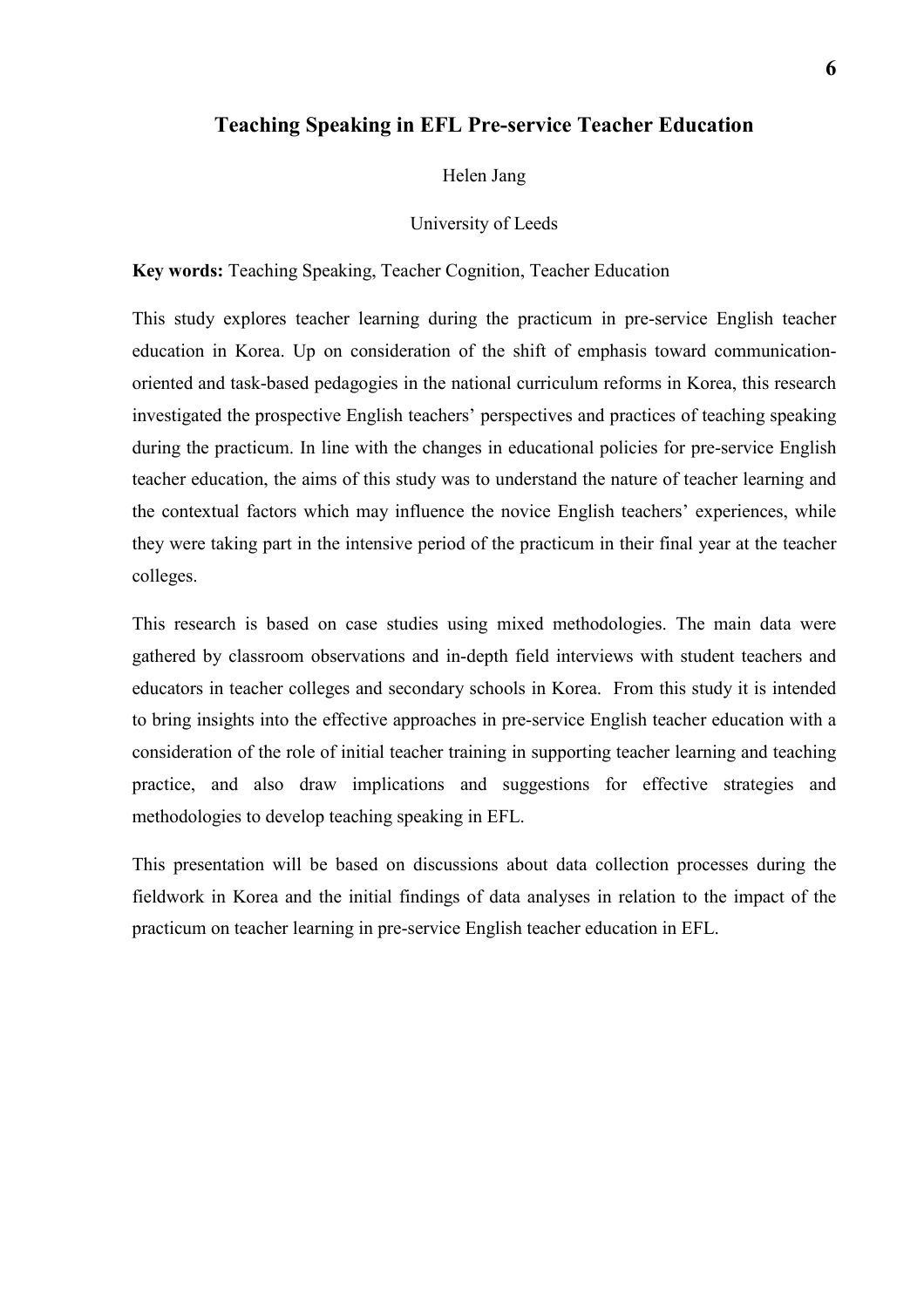### **Language and Communication in Multicultural Teams**

#### Mary Vigier

University of Warwick & Clermont Graduate School of Management (France)

**Key words**: multicultural interactions, international teams, language skills, intercultural communication competence

Globalisation of business operations has enhanced the need for heightened language skills and greater intercultural communication competencies.

Researchers have explored intercultural competence from a variety of perspectives (Prechtl & Davidson Lund, 2007). The language/communication component has been identified as playing an important role in many of the frameworks of intercultural interaction competence that have been conceptualised (Spencer-Oatey & Stadler, 2009; INCA, 2004; Byram, 1997; WorldWork, n.d.).

In intercultural interactions two types of communicative skill sets can be distinguished for determining the effectiveness of the interaction, those for achieving understanding and those for managing rapport (Spencer-Oatey & Franklin, 2009).

Effective intercultural interaction is particularly important for successful international teamwork (Barmeyer & Mayrhofer, 2008; DiStefano & Maznevski, 2000; Maznevski & Chudoba, 2000). For example, effective communication and interaction are crucial for decision-making processes when cross-cultural teams collaborate (Maznevski & Chudoba, 2000), and there is evidence that language behaviour and trust building are interrelated in working across cultures (Shapiro et al., 2008; Nes et al., 2007; Kassis Henderson, 2005; Lagerström & Andersson 2003; Schweiger et al. 2003; Goodall & Roberts, 2003).

This paper reports on research conducted on multicultural teams operating across linguistic and cultural boundaries. Preliminary findings from data collected on international teams in a multinational company underline the importance of language and communication strategies on team effectiveness.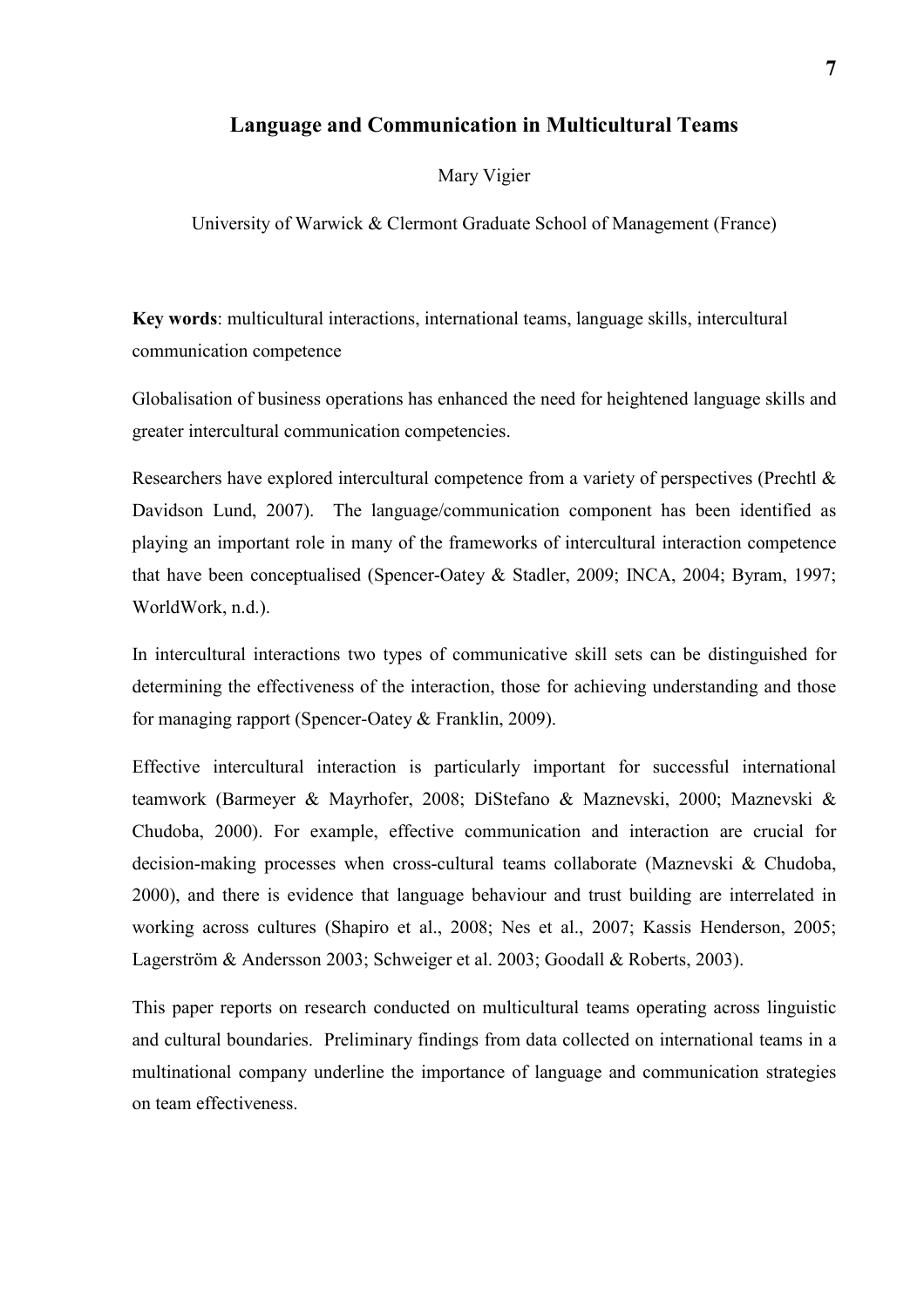# **Behind Codeswitching: Culture and Identity**

Xiaozhou Zhou

University of Warwick

**Key words:** cross-cultural, codeswitching, identity

This research originally set out as a case study of three university English teachers' codeswitching behaviours in the English Language and Literature Department at a leading university in mainland China. Though there is abundant research on codeswitching worldwide, limited research evidence can be found in the Chinese context. Its emphasis on content-based English courses rather than skill-based ones as often seen in literature represents the originality of its own.

Three data collection methods were employed during Phase I of the study: recordings of lessons, interviews and stimulated recall. Recordings were coded using standard models (adapted) for the purposes of comparison across types and then subjected to microanalysis on the basis of findings from protocol analysis.

Analysis of codeswitching categories identified a predominance of extended expositions of Chinese literature, culture and philosophy etc, which differed significantly from findings in previous studies. Hence follow-up interviews (Phase II) were prompted to further investigate the reasons behind. Interviewing data were analysed thematically. It was discovered that the involvement of Chinese elements reflected a particular cross-cultural view of content-based teaching in the Chinese context as well as the impact of socio-cultural identity on the participants. Furthermore the delivery of contents from the Chinese perspective in class was conducted strategically to *"help the students realise and understand their cultural identity"*.

Additionally, the notion of cross-cultural education revealed the deficiency in the qualities of current teachers, therefore this research also aims to provide insights on teacher training for the English Language and Literature Department in Chinese universities.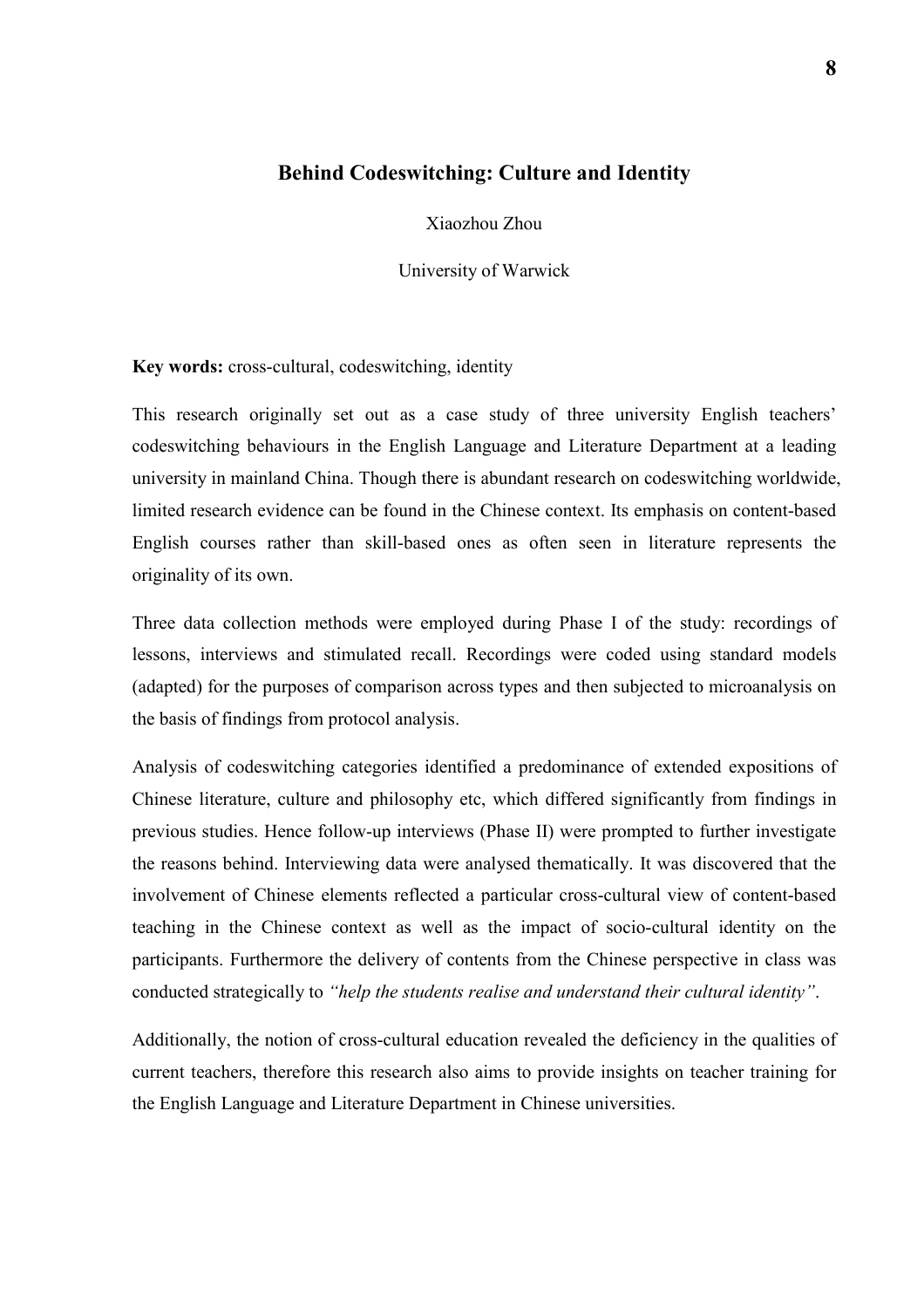# **How do Chinese /Taiwanese university students in the UK improve their English proficiency? An examination of the relationships among language learning strategies, social identity, and second language learning**

Hung-Chun Pen

University of Leicester

**Key words:** second language learning, study abroad, language learning strategies, social identity, Chinese learners

Although there has been a great deal of research on second or foreign language (S/FL) learning in study abroad contexts, it can be noticed that the focuses are largely on solely either cognitive (psychological) or sociocultural perspective. Moreover, few studies have investigated the experiences of Chinese students, or indeed any other cohort of overseas students at British universities; most of the studies have been conducted in the USA, Australia and New Zealand. The present study attempts to explore the experiences of Chinese L2 sojourners living and studying abroad and how they go about improving their language proficiency, focusing on how their language learning strategies (LLS) use and social identity affect their L2 learning and how they may influence one another. In order to investigate the relationships among their use of LLSs, their social identities, and L2 learning, a mixed methods research design is proposed. The instruments used are questionnaire (SILL), learning diaries, online (MSN) communication, and stimulated recall (face-to-face and e-) interviews. The results provide evidence to indicate that the LLS use and social identity of Chinese university students in the UK and their second language learning generally affected one another. The findings also suggest that when exploring and addressing the learning experience of L2 sojourners, it does not appear to be prudent to cut off 'language learner' selves from the rest of their lives as 'whole' people living, working, relating to, and interacting with the others.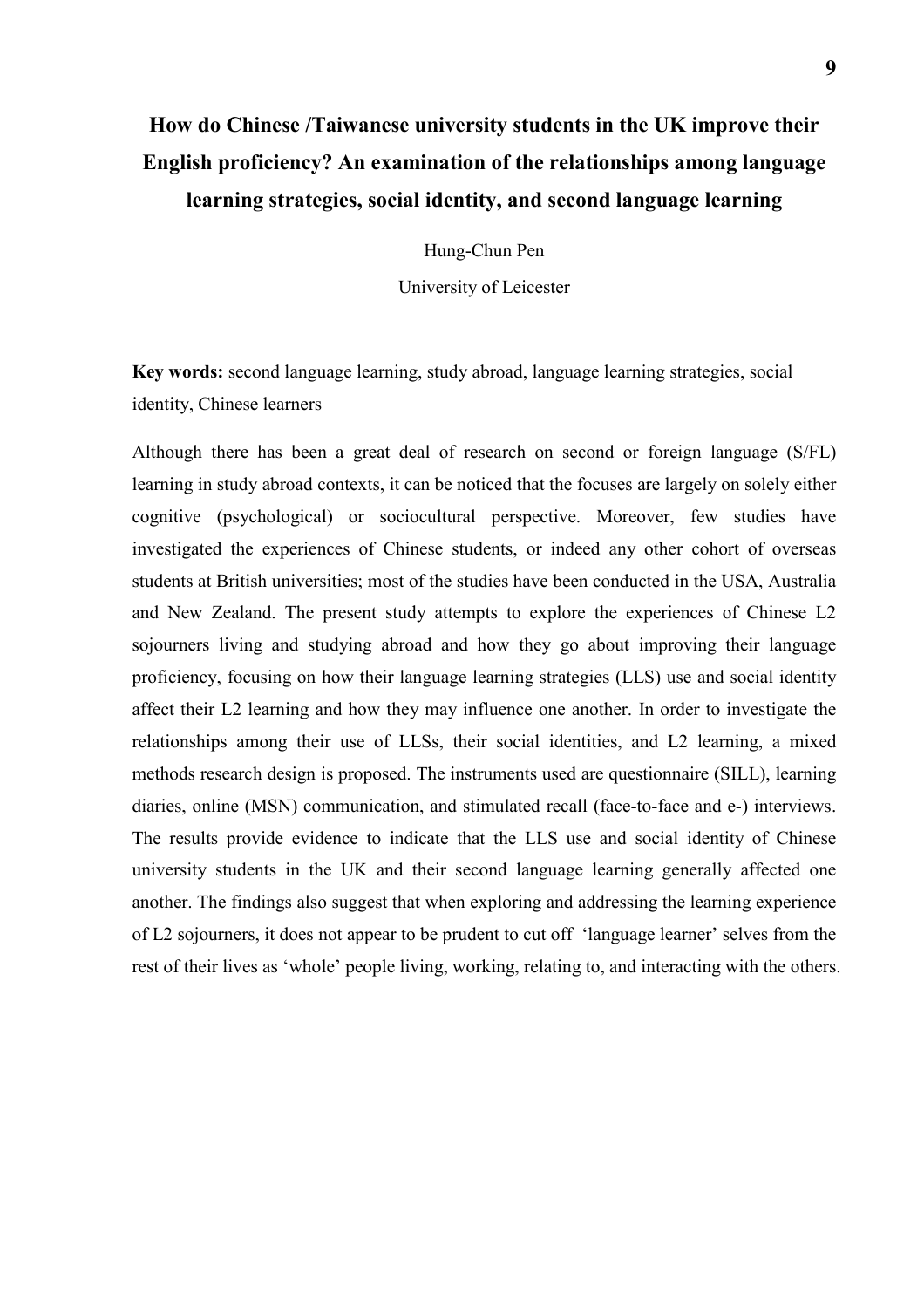#### **Code-Switching in Turkish Classrooms with Focus on Interaction:**

#### **Fieldwork Experience and its Effects on the Study**

Sezen Seymen

University of Warwick

The aims of this study include exploring the interaction patterns between students and student teachers on EFL classrooms with specific focus on code switching and its implications for a teacher education programme in Turkey. For this purpose, lessons of the participant student teachers were videotaped in order to monitor the natural classroom environment and interviews were conducted in order to obtain the reflections of the student teachers on their experiences while teaching. The transcriptions of the lessons will be examined by using Conversation Analysis. This paper will focus on the fieldwork experience which will be discussed in terms of the number / choice of participants, content of the raw data, research questions and the methods of analysis. Modifications to the original plan as a result of experiences in the field will also be discussed.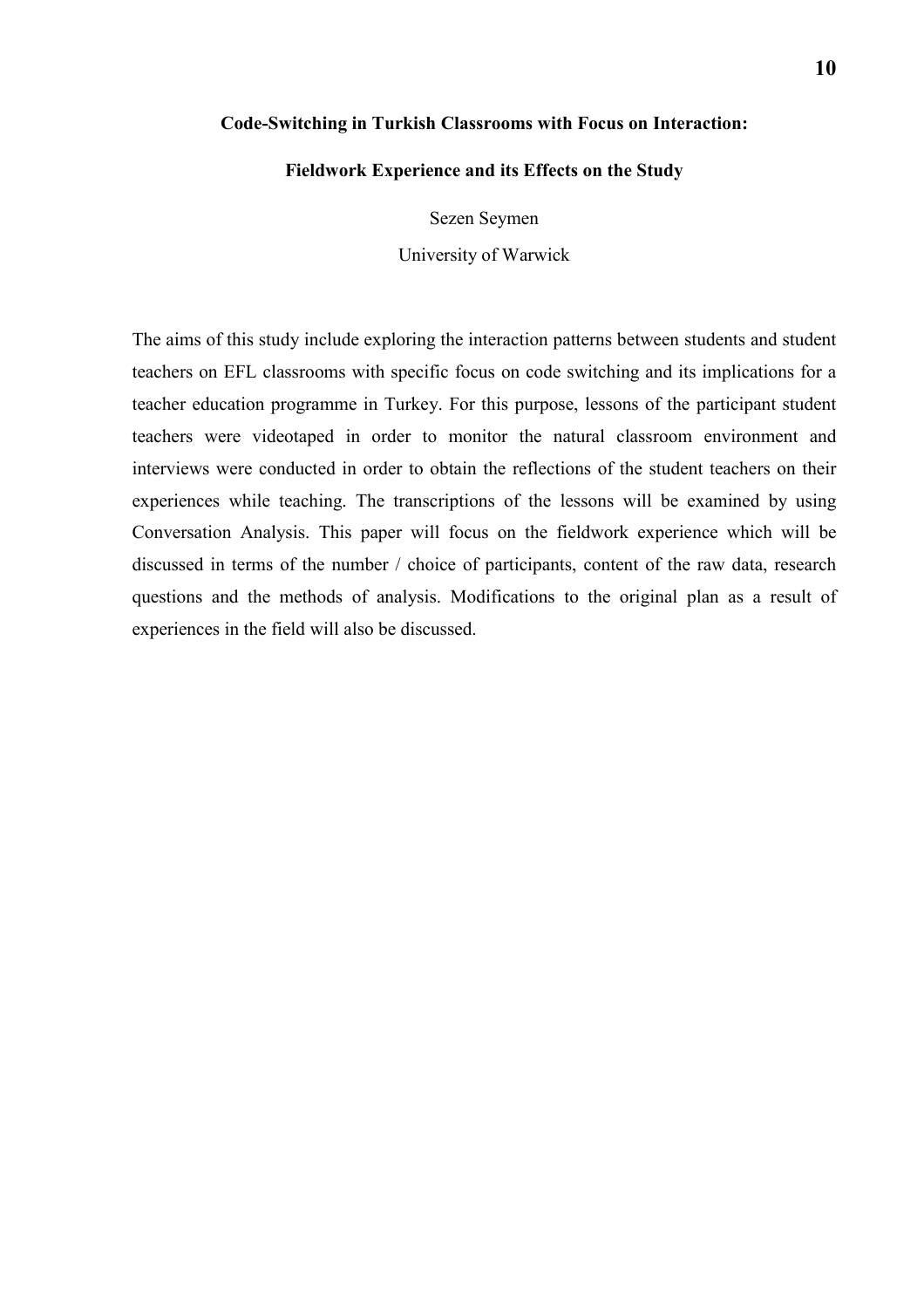### **Key words, Parts-of-speech and Semantic Domains in**

### **Online Intercultural Communication**

Yen-Liang Lin

University of Nottingham

**Key words:** online communication, key parts-of-speech, key semantic domains

Intercultural communication provides learners of English with opportunities to interact with native speakers. While there is a burgeoning field of research which looks at communicative competence in intercultural settings, little is known about the development of communicative competence in adolescent learners of English who take part in intercultural exchanges and online interaction.

This paper investigates overuse and underuse of lexical items by a group of adolescent Taiwanese learners of English interacting with adolescents based in the UK on electronic discussion boards. The keyness method is extended to semantic and part-of-speech level which allows macroscopic analysis to inform the microscopic level and thereby highlighting the linguistic features which should be investigated further (Rayson, 2008). As such, the significant lexical items that are key to the learners' discourse as compared with the discourse used by the native speakers of English are revealed, and the items which are overused and underused by EFL young learners are then identified. The data that forms the basis of this study has been collected from messages posted to an electronic discussion board by 70 secondary school pupils from Taiwan and the UK between 13 and 14 years of age during the six-month project. The research findings delineate the pedagogical merit of keyness analysis and thus help to inform teachers and material developers in relation to course design for online intercultural interaction of young people.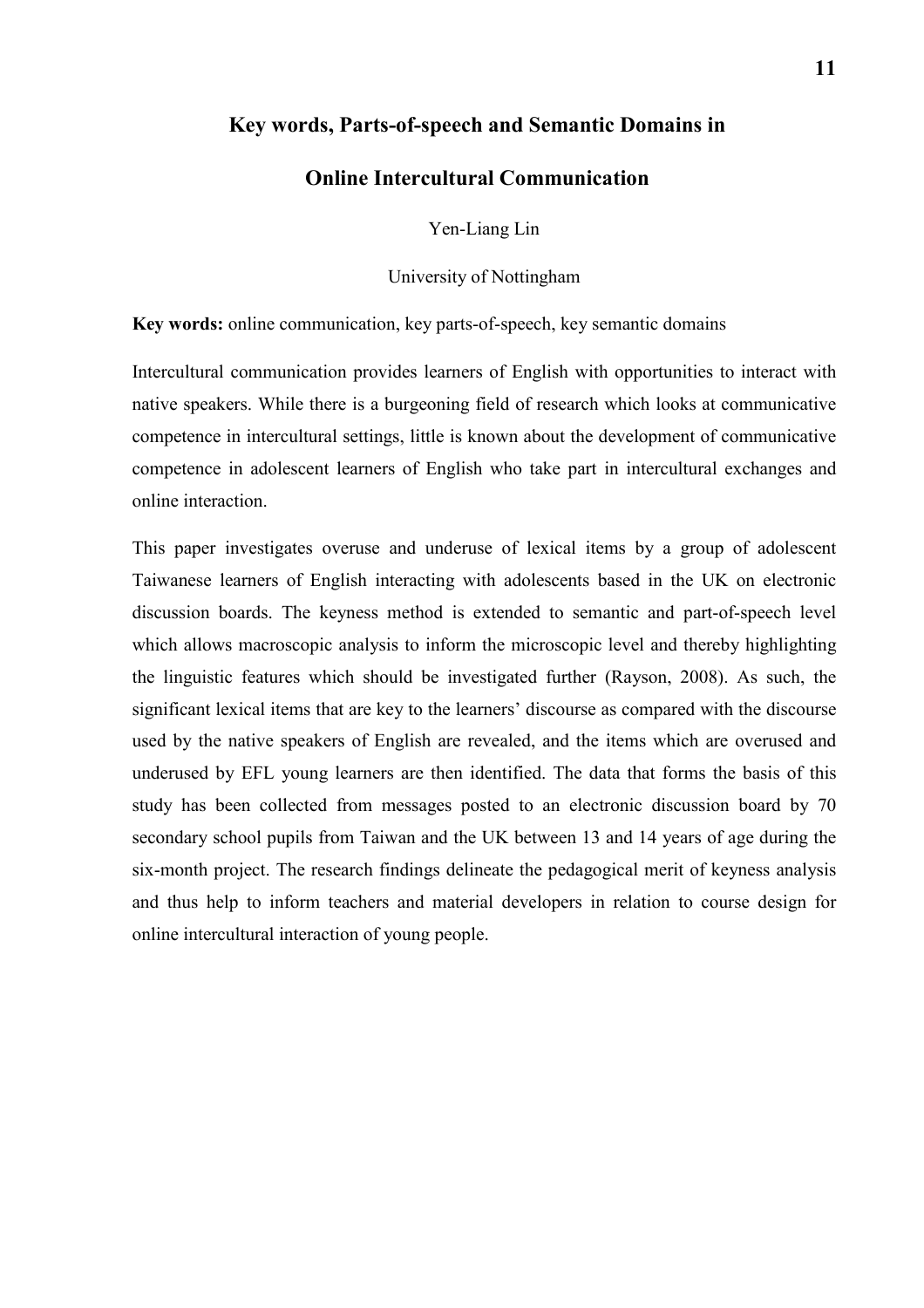# **How Quantification might sometimes add to the Quality of**

# **Qualitative analysis and not suggest a Muddled Mind**

Shelagh Rixon

University of Warwick

In this talk I will focus on a small quantitative area of my data analysis within what is essentially a qualitative study of Young Learners Materials. I am investigating published materials for sources of support for teacher development and cognition in the area of early literacy teaching. While much of what I am analysing depends on an 'open template' of key questions about activity types and sequencing, there is also a need to analyse the linguistic content upon which early literacy is being built in different courses. I should like to present for your comments my analysis of vocabulary in Young Learners books in terms of their Orthographic Depth, a concept particularly relevant to English and for which I have worked on some quantitative measures.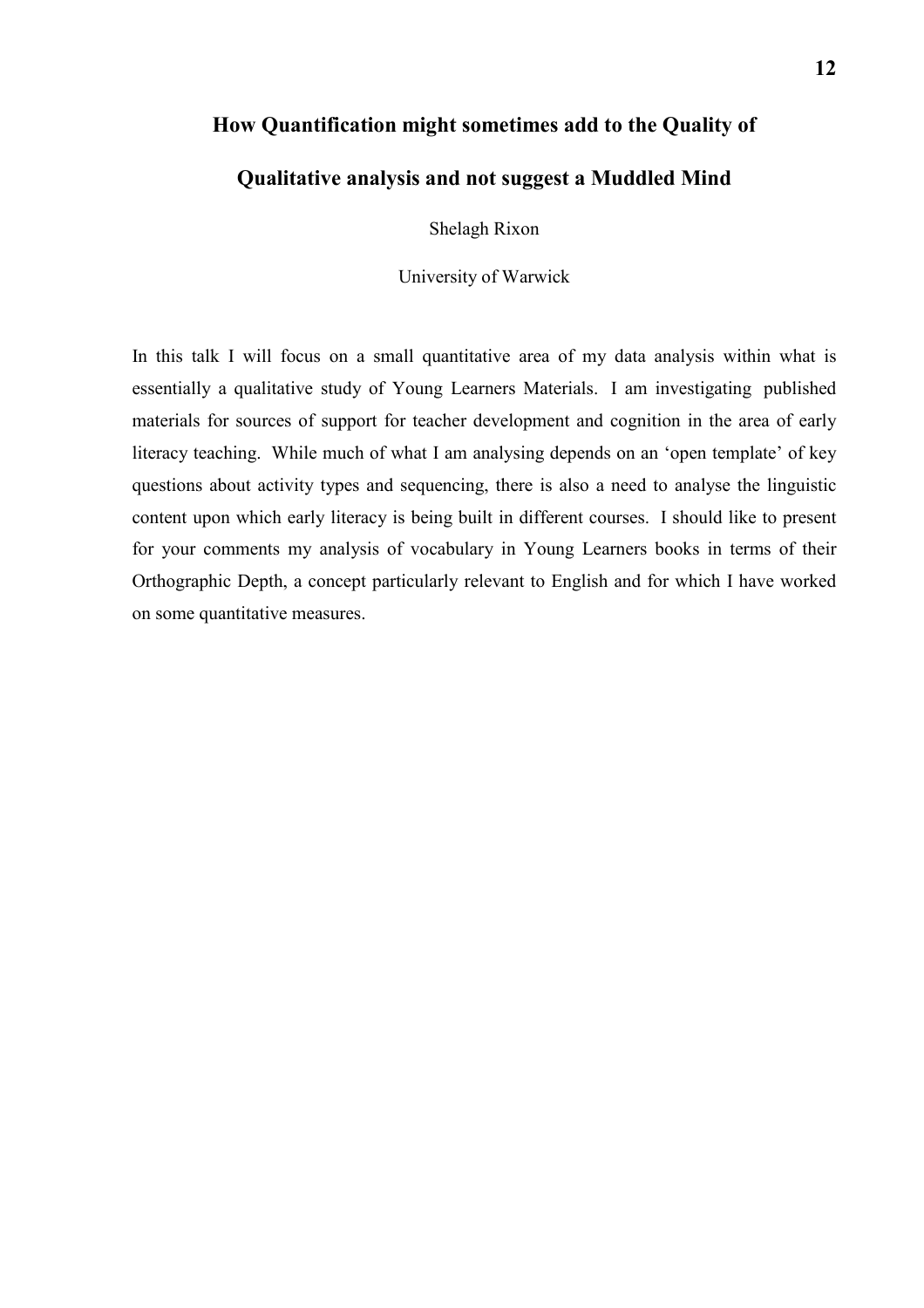# **The experiences of overseas Chinese students learning English vocabulary in Britain: A particular focus on their vocabulary learning strategies**

Isobel Kaihui Wang

University of Warwick

During the past thirty years, a large body of second language research has targeted language learning strategies (LLSs) from a cognitive perspective. Based on my pilot study on academic adjustment of overseas Chinese students at British universities, many participants reported that their LLSs and capacity for self-regulation were increasingly developed through collaborative dialogue and social interaction with their British teacher and peers. In the light of this research finding, I believe that there is also a need to explore LLSs development from a sociocultural perspective. To further the depth and validity of my research, I have decided to focus on one particular learning domain, vocabulary learning, which has a significant role in both the receptive and productive skills in association with effective communication. The objectives of this study are both to explore the experiences of overseas Chinese students learning English vocabulary and analyse the process of their self-regulation for strategic vocabulary learning in Britain. I will propose a theoretical framework derived from both cognitive and sociocultural approaches. The aim of this framework is not deny cognitive views of learner strategies. Rather, it is hoped to create a synthesis between the two approaches and use it to make the understanding of vocabulary learning strategies richer and more meaningful for my research study.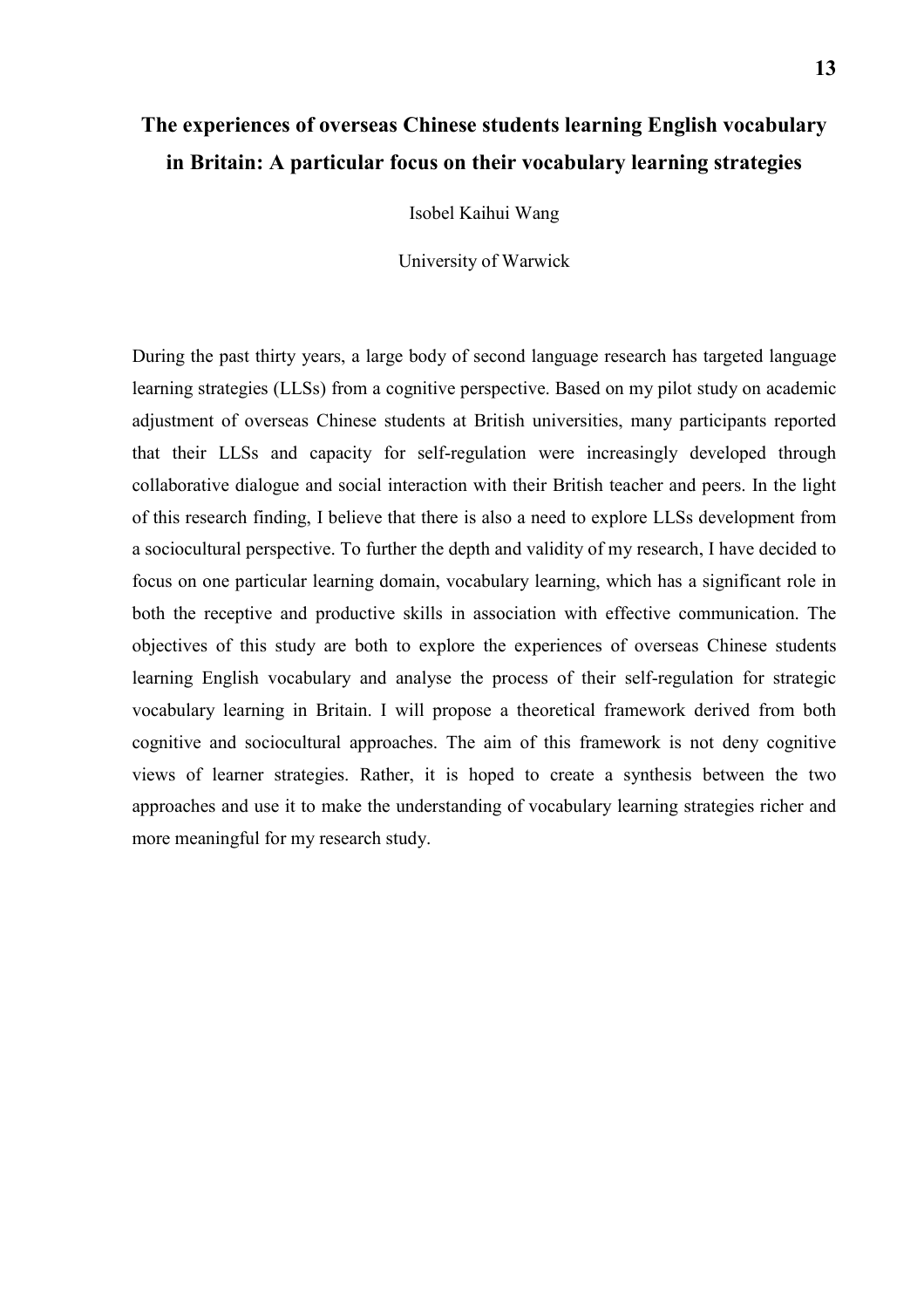# **Working across cultures? The Engineering Lecture Corpus (ELC)**

Siân Alsop

Coventry University

Universities across the world use the lecture as their primary means of instruction. Delivery is increasingly through the medium of English - even when English is not the L1. In this world of global exchange, is it simple, practical, even possible for academics to lecture in an overseas context? The Engineering Lecture Corpus (ELC) compares the spoken language used to train engineers across cultures. The ELC currently consists of 60+ videoed, transcribed and marked up lectures from universities in the UK, Malaysia and New Zealand. As well as traditional TEI mark up, pragmatic functions - including: Story, Summary, Humour, Prayer and Defining - have been identified. Analysis of these functions within the cross-cultural corpora will aid understanding of the extent to which linguistic similarities enable smooth working across cultures, or whether the differences are such that they cause significant impediment.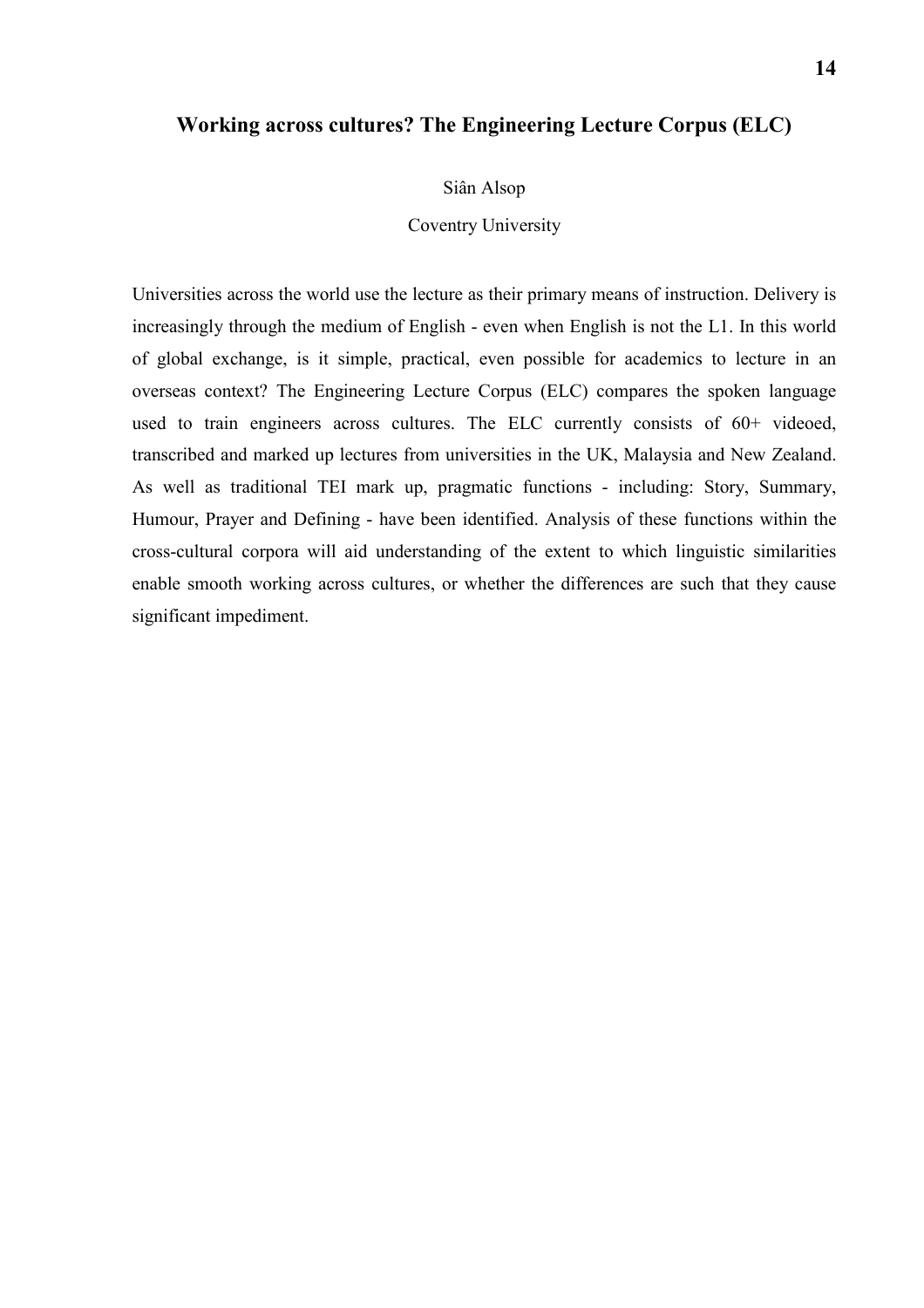## **Redefining adaptation in the context of Higher Education Mobility**

#### Ana M. Beaven

#### University of Warwick

**Key words:** cross-cultural adaptation, Erasmus, study abroad, Higher Education

Cross-cultural adaptation presupposes the concept of home and host culture. In the context of Study Abroad, immersion into  $-$  and adaptation to  $-$  the host culture has always been considered a prerogative of a successful intercultural experience. However, while total immersion may have been possible in the pre-internet and pre-low-cost travel era, the experience of Study Abroad has changed dramatically in recent years. An increasingly globalised world, cheaper air travel, and the advent of social media and technologically mediated communication have undoubtedly transformed the experience of students spending a period of time abroad.

In addition, as a result of the increasing popularity of the Erasmus programme throughout Europe, what used to be an opportunity to spend a full-immersion period in the target culture and language has been supplanted by the experience of immersion in plurilingual, multicultural communities in which the "local culture" (and language) often fades into the background. Even students who have decide *a priori* not to meet other co-nationals while abroad are usually happy to befriend other international students. For some, even language majors, it is the main aim of their study abroad, a defining characteristic of the Erasmus programme. This, together with increasingly multicultural societies throughout Europe, means that the concept of a monolithic local culture and single language which underlies the idea of full-immersion is increasingly more difficult to find, particularly in university environments in Europe. This has implications for the definition of cross-cultural adaptation in this particular context.

This paper draws on work in progress from my PhD.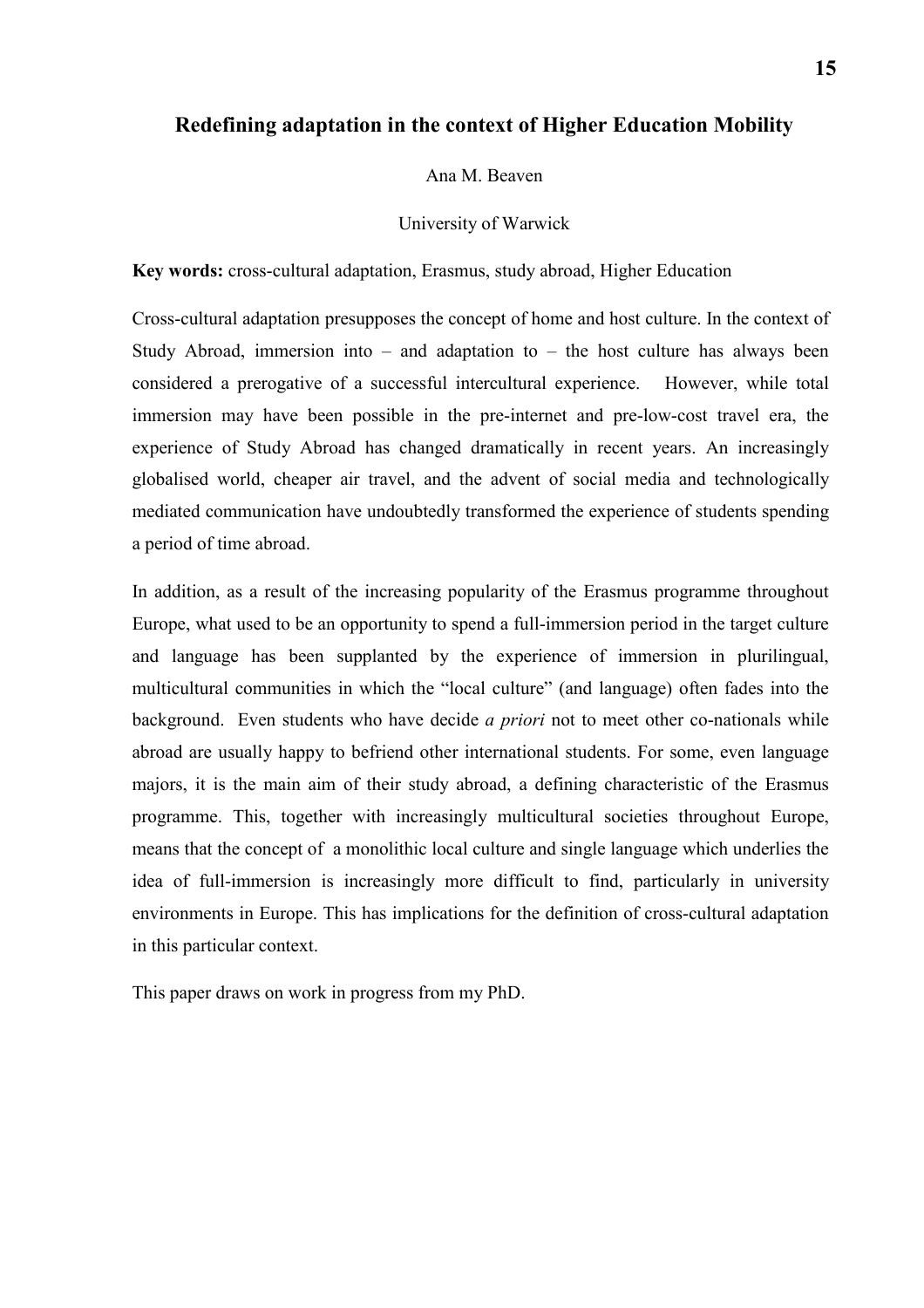## **The role of processing efficiency in English as**

## **a lingua franca language usage**

Barbara Jansing

TU Dortmund University, Germany

**Key words:** English as a lingua franca, corpus linguistics, language use, grammatical variation, language contact

In intercultural communication situations involving English as a lingua franca (ELF) speakers, one can often observe a shift of focus towards communicative effectiveness and economy that can lead to non-standard usage of grammaticalized linguistics patterns such a zero-marking for  $3<sup>rd</sup>$  person singular present tense verbs (Breiteneder 2009). Breiteneder argues for a research agenda that views ELF communication as a language contact situation, and that applies empirical research methods to unveil that the newly emerging linguistic patterns are far from arbitrary. The basic research idea for my dissertation at this very early stage is to pursue this agenda with a focus on the role of processing efficiency in the emergence of EFL linguistic patterns. Hawkins (2005) claims that processing efficiency is a major motivating factor in shaping grammars as well as language performance. In contrast to native-speaker language performance data, ELF data may provide the opportunity to observe the effects of processing efficiency not only on variational patterns like the dative alternation or heavy NP shift, but also on patterns that are strictly grammaticalized in native-speaker communities. Using the Vienna-Oxford International Corpus of English (VOICE), I plan to investigate whether there is an empirical foundation for my hypothesis that it is not only communicative effectiveness but also processing efficiency that drives the shape of emerging linguistic patterns in ELF language usage.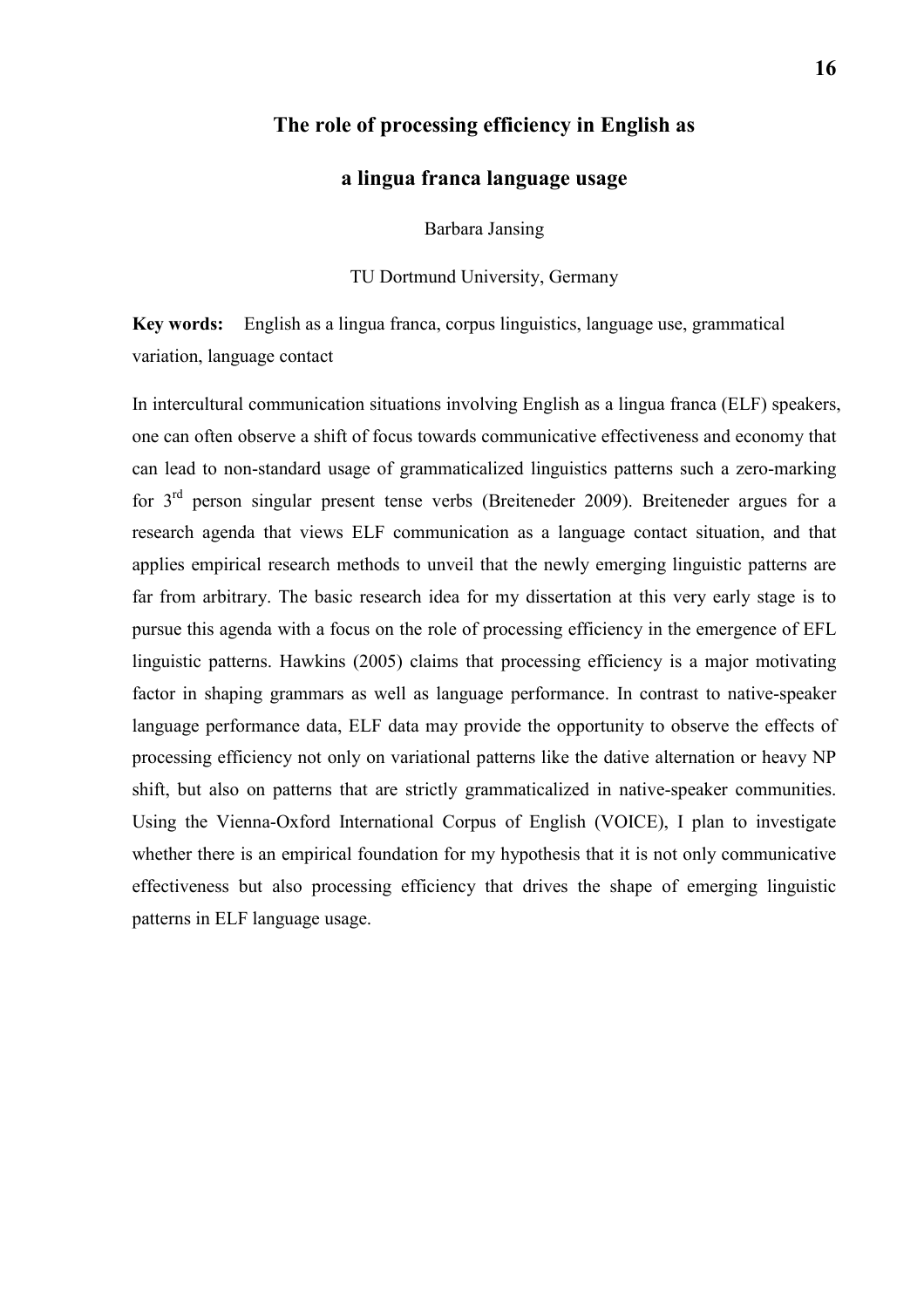## **Investigating 'successful group discussions' in ESL classrooms in Malaysia**

#### Anita Adnan

#### University of Nottingham

Research on group discussion skills in second language classrooms have normally concentrated on the various strategies used by the learners in order to discuss more effectively with their group members. Most studies also focused on the outcome or the product of the group discussions, leaving the process of discussing unexplored or even thought to be unproblematic. Very little studies look into the actual conversation or discussions that occur in the real natural classroom context. This current ongoing study, looks at the actual process of small group discussions in ESL classroom in Malaysia. It aims to investigate what actually happen in small group discussions in English for Specific Purposes (ESP) course designed especially for the undergraduates. Longitudinal data of 10 weeks were collected, transcribed and analysed. In this talk, there will be a discussion of how difficult it is to conceptualise 'successful group discussions' among ESL learners. The focus of this presentation will be on the transcribed group discussions, using an applied conversational analysis method. Two transcribed discussions will be compared to show the complexities and the difficulties in pulling together a coherent framework for a 'successful group discussion'. Some notes on reflexivity and the researcher's stance will also be discussed.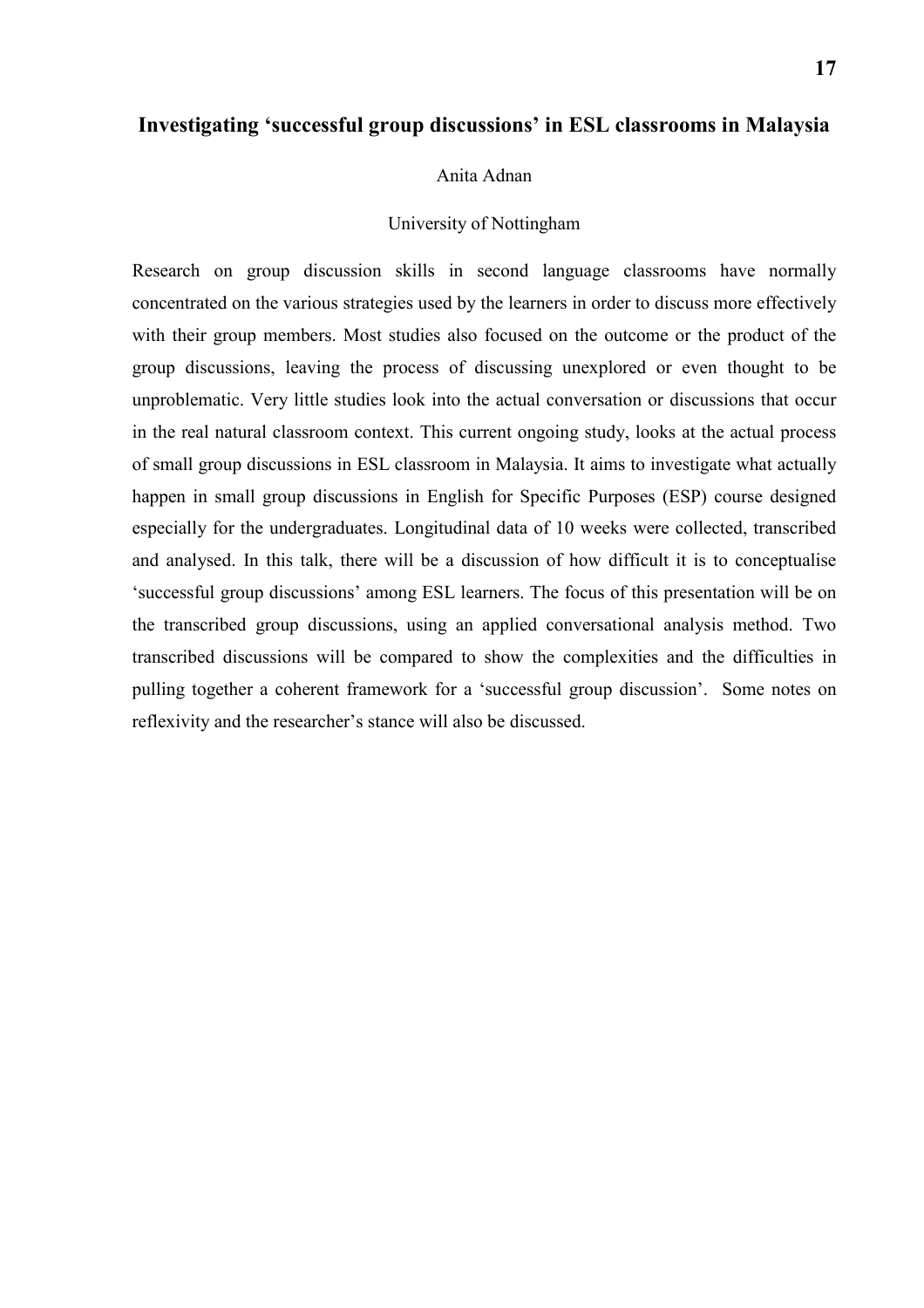# **Enhancing Pre-experienced Learners' Business Presentations Through Task-based Learning and Teaching (TBLT)**

## **and Group Dynamic Assessment**

Wuttiya Payukmag

University of Warwick

**Key words:** TBLT, group dynamic assessment (G-DA), business presentations

This paper will outline a mixed-methods project designed to investigate the impact of taskbased teaching on the teaching of business presentations in a private university in Bangkok. It will focus on issues in the design of the project and decisions relating to data collection.

The purposes of this study are to: 1) design tasks for the teaching of business presentations, 2) implement the designed tasks with an integration of group dynamic assessment (Poehner, 2009) which will be used as a mediation tool for group interactions, and 3) to study effects following the implementation. This project will employ mixed-methods, and will involve participants who are pre-experienced business learners. Feedback will be gathered from the learners and two teachers who will be invited to observe classes: one has some task-based teaching experience and the other opposes TBLT. Classes will be taught by the researcher.

As a business-oriented university, the new policy requires all English subjects to be geared toward developing business communication skills of learners, so that they are prepared for their future careers. TBLT is specified as one of the preferable teaching approaches, and this raises great concerns for teachers and learners, as both groups are accustomed to lecture-style teaching. However, with a number of limitations such as a large class, and a majority of learners with low English proficiency, it is hoped that this transition will still be possible. In any case, this project should provide some useful insights as to what worked or did not work, and what needs to be adjusted.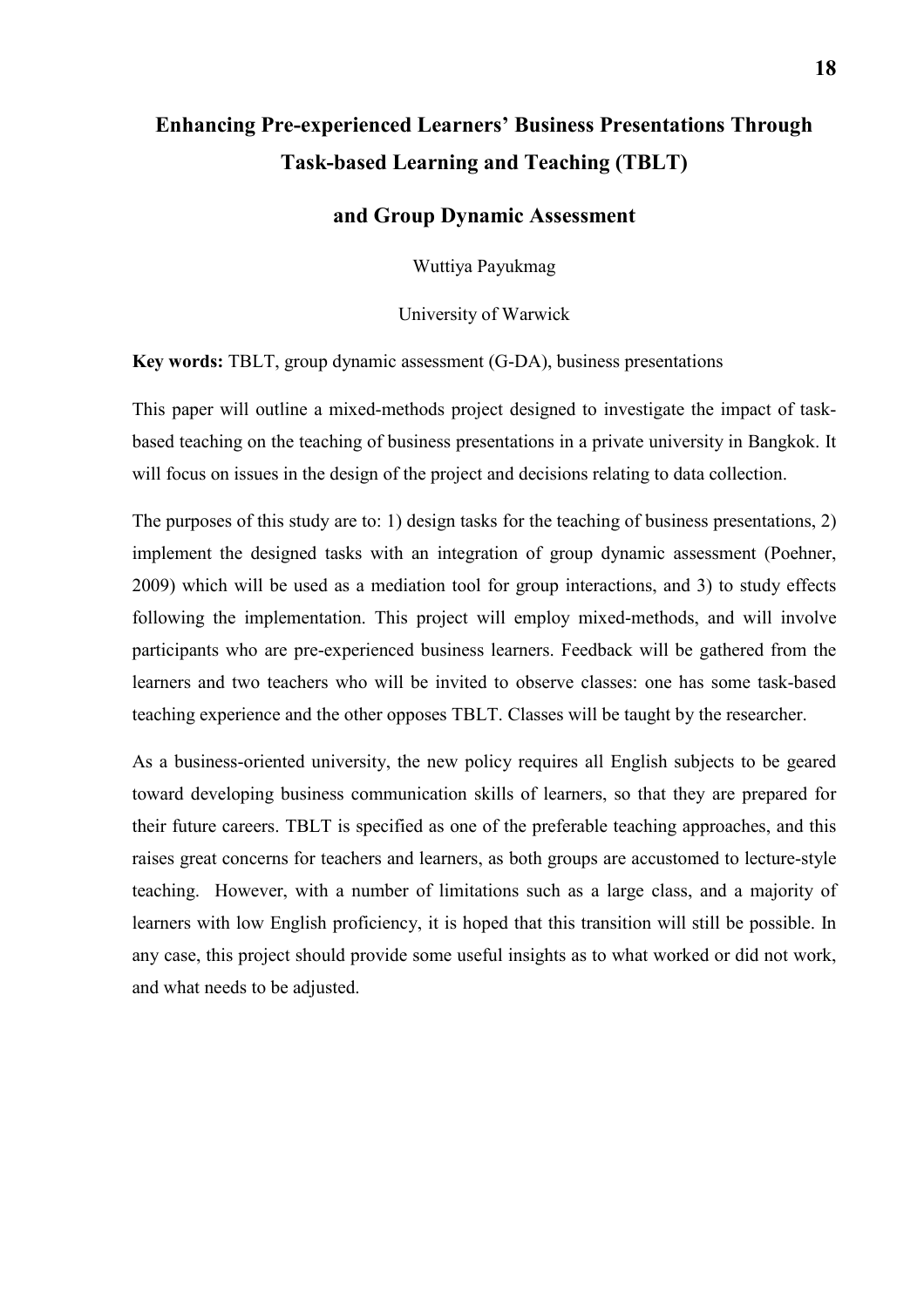# **East Asian international students' intercultural interaction experiences and intercultural development at a UK university: What's going on?**

Andrew Davidson

University of Warwick

**Key words:** Intercultural competence, intercultural interaction, intercultural development, East Asian international student, internationalisation

This proposed PhD study seeks to address a gap in the intercultural research literature on East Asian international students studying at UK higher education institutions. It aims to investigate the intercultural interaction experiences and intercultural development of East Asian international students who are living in the UK and studying at the University of Warwick.

To carry out the study, a multiple methods approach to data collection will be employed which has a predominantly qualitative orientation. Through individual interviews and the administration of a questionnaire, data will be collected from a sample of undergraduate and postgraduate East Asian international students studying at the University of Warwick. Data from the study will be analysed to develop a richly descriptive picture of the students' intercultural interaction experiences while in the UK, to identify salient factors that might be affecting their experiences of intercultural interaction, and to evaluate the extent to which these students would benefit from institutional intervention in the development of intercultural competence and the construction of more satisfying intercultural interaction experiences.

Since this is a study yet to be carried out, the presentation will focus on providing an overview of the PhD study, its conceptual foundation, key aspects of the review of the empirical literature and the methods being considered for the data collection phase of the study.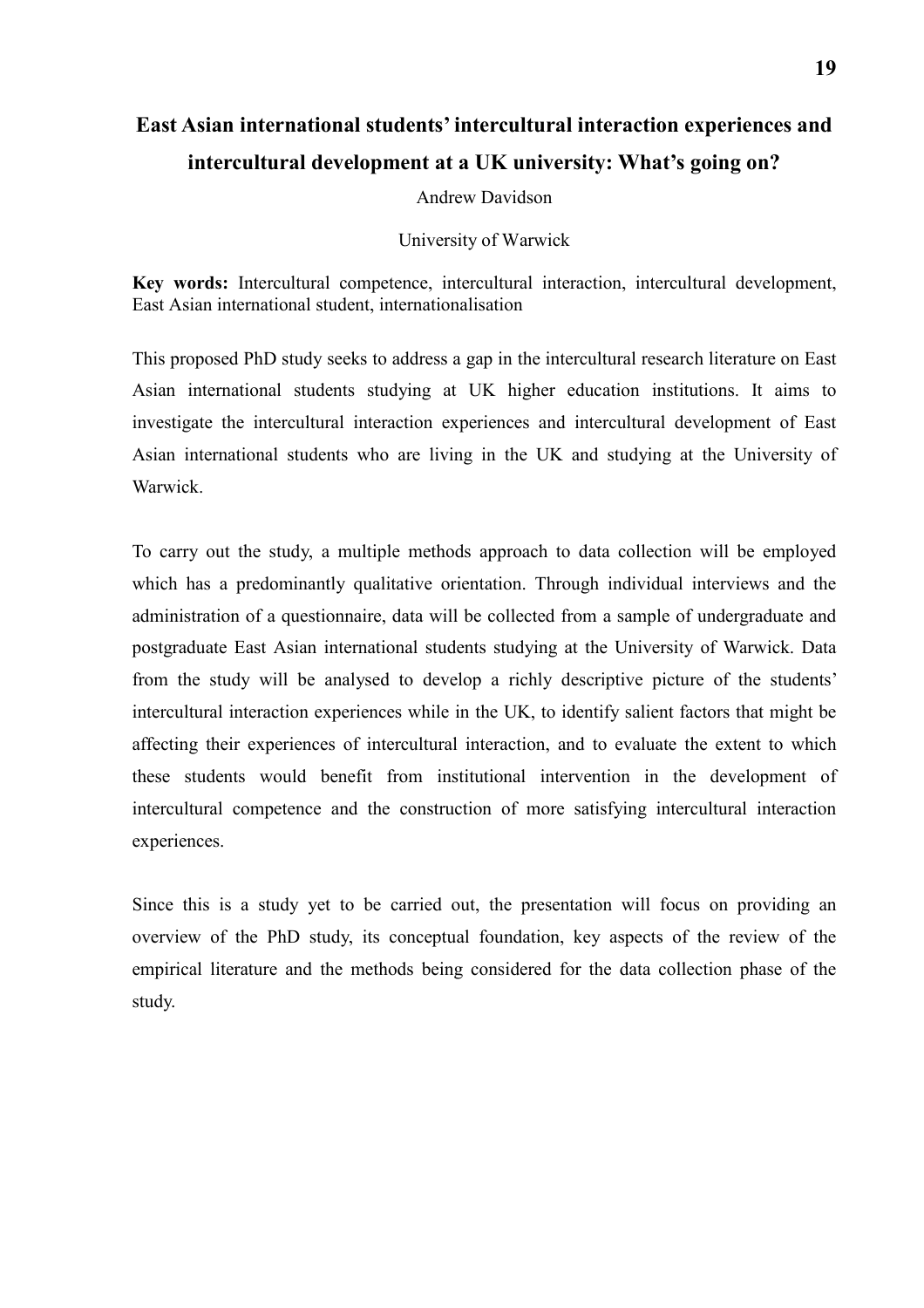## **Developing a pedagogy for critical teaching of culture**

# **in the Japanese context**

Mayumi Tanaka

University of Warwick & Nagaoka National College of Technology

**Key words:** Culture, Critical Reading, Critical Discourse Analysis

I will report the tentative findings of my ongoing MPhil/PhD project in this presentation. The overall aim of the project is to develop an appropriate pedagogy for working critically with cultural contents of textbooks. The context of this project is Japanese upper secondary schools. In order to achieve this aim, I have set up the following three research questions: What ideological assumptions can be identified in cultural contents of English textbooks? How can cultural contents of textbooks be dealt with critically in English lessons? To what extent is critical teaching of culture considered appropriate by other teachers? In this presentation I will report the tentative findings of these questions I have gained.

For the first research question, I employed Critical Discourse Analysis (CDA). Especially, I referred to Norman Fairclough's approach to CDA, and analyzed cultural texts in an English textbook for upper secondary school students. The textbook is published by a Japanese company and authorized by the Japanese government. Based on the critical discourse analysis, I planned reading lessons to raise students' critical cultural awareness, and conducted those lessons as part of normal English lessons to 44 Japanese students aged 16-17, studying at a technical college, in order to investigate the second question. I will report how the students read the cultural text critically in this presentation. For the third question, I also showed one of my critical lessons to English teachers and discussed it with them. I will report the teachers' responses to my lesson.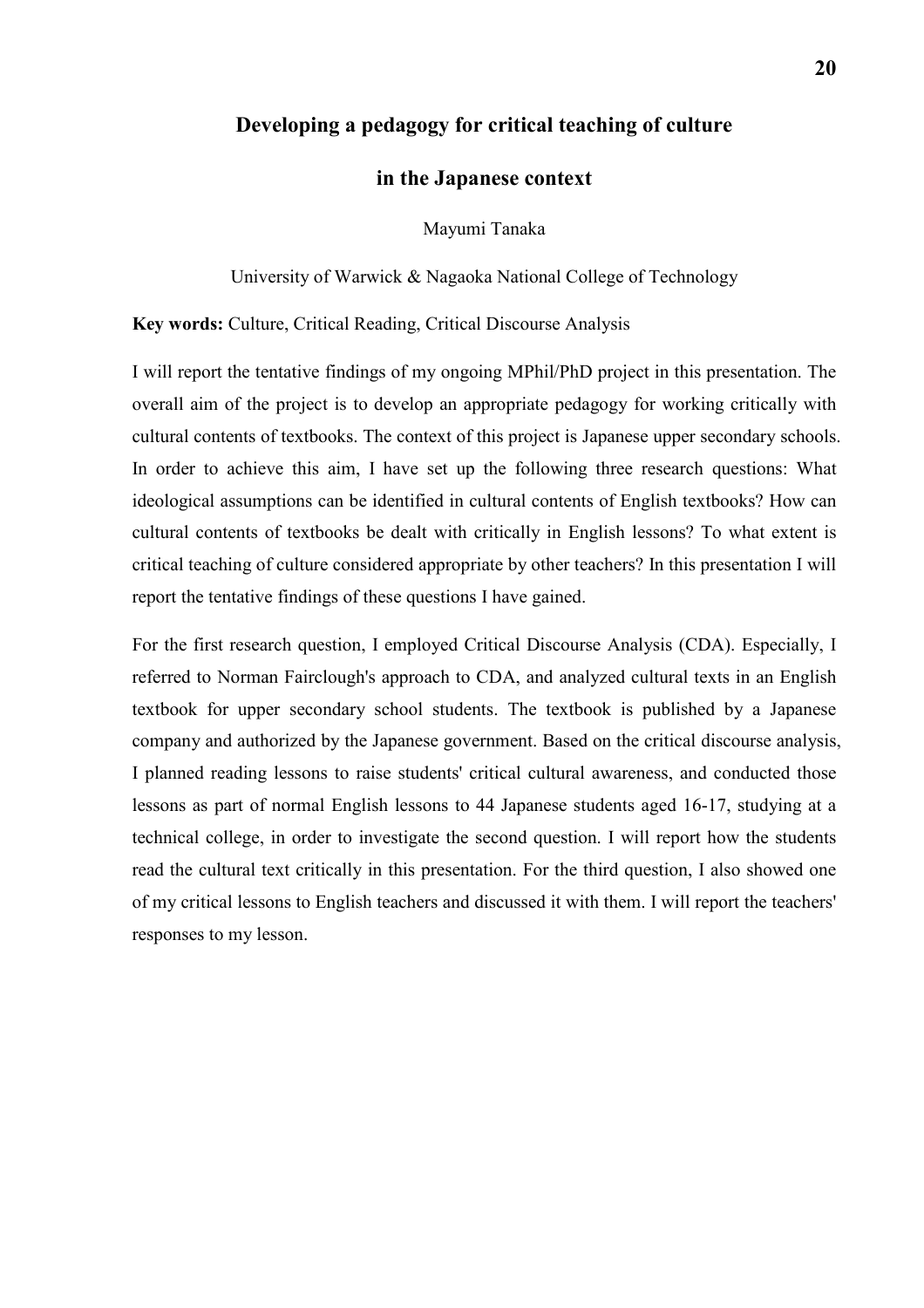# **The social and pragmatic parameters of L2 motivation:**

## **Investigating the motivation of three UK ESL learners**

Lou Harvey University of Manchester

**Key words:** English language learning, L2 motivation, imagination, participation, identity

This paper is based on a qualitative study investigating the motivational profiles of three English as a Second Language (ESL) learners in the UK, which became the basis for my doctoral work. My investigation expands on previous work in this field to engage with the personal, affective fundamentals of language learning motivation.

Research into motivation for learning English as a second language continues to support the perception that learners may be motivated by imagining their participation in the diverse and wide-ranging opportunities offered by the globalisation movement, and that they may wish to remain fully integrated into their own culture while simultaneously accessing and participating in the global sociocultural context they are helping to create. In a review of recent thinking in the field, I consider motivation in relation to the globalising world and how this impacts upon learners' sense of identity and perception of their future selves. Through analysis of three semi-structured interviews, I have attempted to specify the 'social and pragmatic dimensions of L2 motivation' (Dornyei 1994: 275) operating on these learners. The findings show that definitions of motivation are fluid and contextually grounded, and are meaningful only as part of a more complex and multifaceted understanding which accounts for the learner as a culturally and historically situated agent. I conclude by drawing attention to the importance of consciousness-raising about the nature of learners' motivation and the implications for practice, arguing that this challenge may be met by a fuller consideration of motivation as imagination, identity and participation.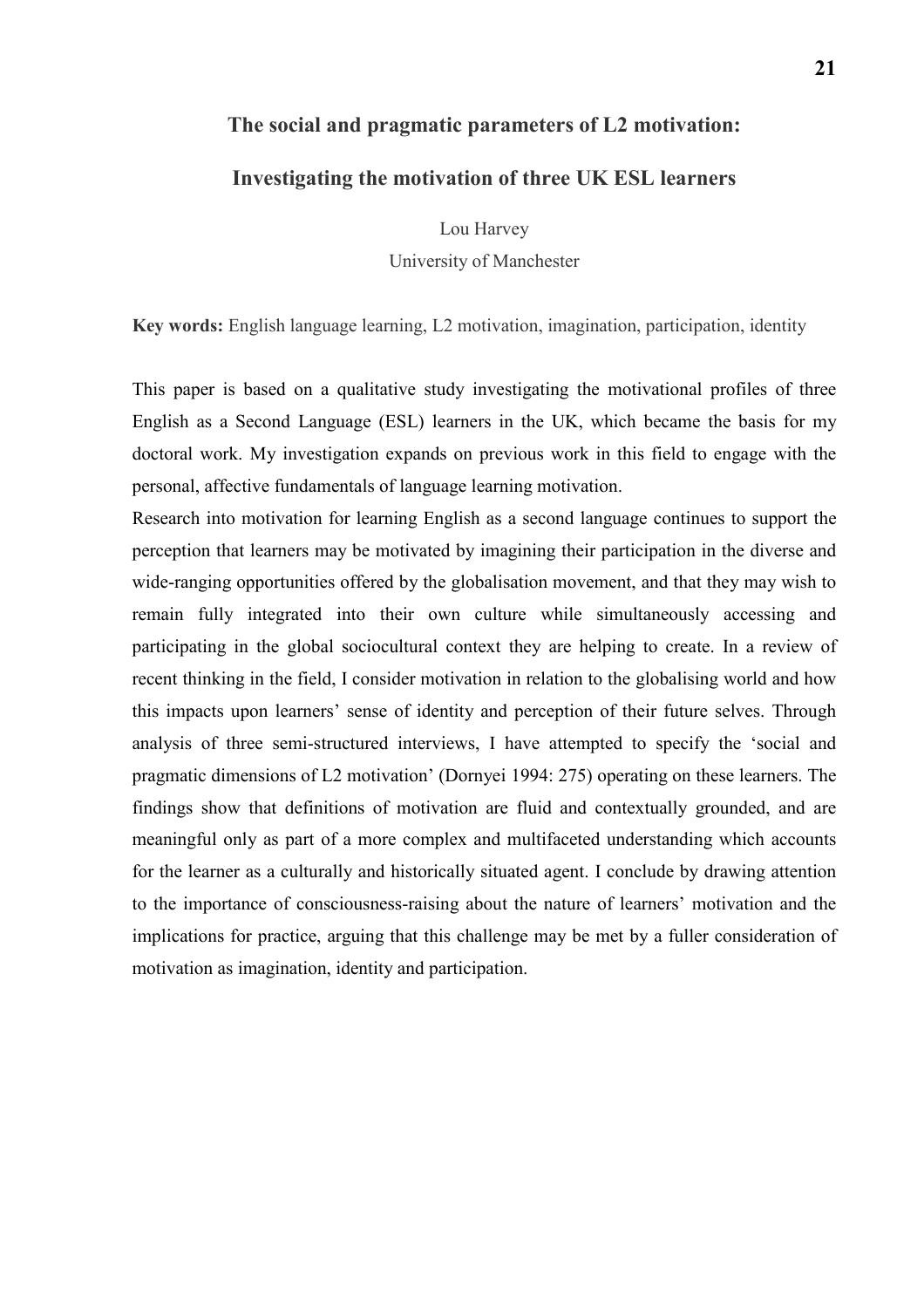### **Supporting first-year English teachers through mentoring:**

## **a Hong Kong qualitative case study**

Elaine Hau-hing Tang

University of Warwick

Mentoring is perhaps the most common organised form of support for new language teachers. As part of a larger project examining the first-year experience of 6 novice English teachers in Hong Kong, this paper discusses issues and factors affecting the effectiveness of mentoring as a form of support at the early stage of a teacher's development. The study is a qualitative case study that values multiple perspectives, particularly that of the mentors and the mentees (the novice teachers) in the area of mentoring. The interview data is scrutinised using Qualitative Content Analysis. Preparation and training for mentors, involvement of the management, perceived status and power of mentors and age/experience difference between the mentor and the mentee emerge as prominent issues related to mentoring in this context. Ways in which these are believed to affect the effectiveness of mentoring are discussed. Also, participants (both mentors and mentees) are asked to suggest ways to improve the usefulness of the mentoring or the wider induction experience, and the increase in the number of lesson observations is most often mentioned. The possibility of having more lesson observations is however called into question due to issues in the arrangement and commitment on the part of the school management as suggested in the interview data.

A theoretical and analytical framework for the study of mutual understanding in face-to-face intercultural interactions, the examples of the co-building of an exchange and of a speech act.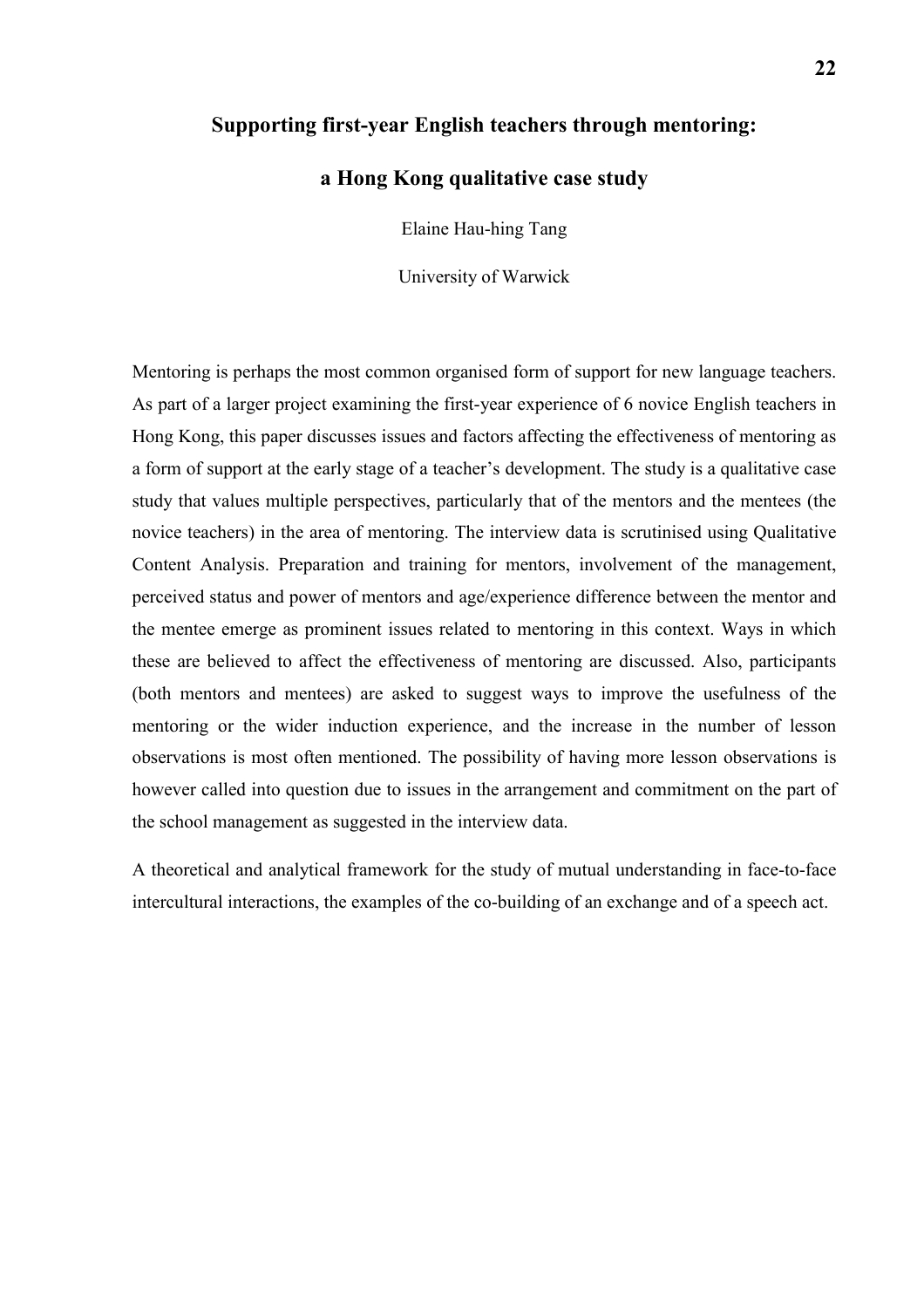## **Fremdverstehen revisited – Assessing Intercultural Language Competences**

#### Veronika Timpe

#### TU Dortmund, Germany

**Key words**: Intercultural pragmatics, intercultural communicative competence, assessment, sociolinguistics, discourse competence

Which came first, language or culture? This question will be difficult to answer as both components are inextricably linked to the extent that they form a nearly inseparable, ontological entity. One cannot adjust to a different culture without the use of language and in turn, language is a means of shaping a culture by sharing information, reflecting upon issues, and communicating with others. Language is thus a constitutive component of culture and vice versa.

Given this interconnectedness between language and culture, both are essential aspects in the development of intercultural communicative competence (ICC) and thus, also salient components of several models of ICC (Byram 1997; Bredella 2002; Hu 2009). Byram's 1997 'Model of Intercultural Communicative Competence' includes *three* language competences – linguistic competence, sociolinguistic competence, and discourse competence – which are deemed essential in intercultural communicative encounters.

I focus on these language competences in my doctoral research project, which centers on the intersection between intercultural competence and L2 pragmatics, investigating empirically the dependence of 'linguistic competence,' 'sociolinguistic competence,' and 'discourse competence' on learning opportunities as experienced by German learners of English. A specific focus of my research deals with the development of interpretable and valid measures for these language competences included in ICC. By drawing on models and scholars from the fields of ICC (Byram, 1997, Knapp-Potthoff, 2006) as well as assessment and language competence (Bachman 1990), I will first introduce my research design before presenting *one* assessment instrument in further detail, the test for discourse competence. Moreover, first results of the pilot study that is currently being conducted with students at a German university will be displayed.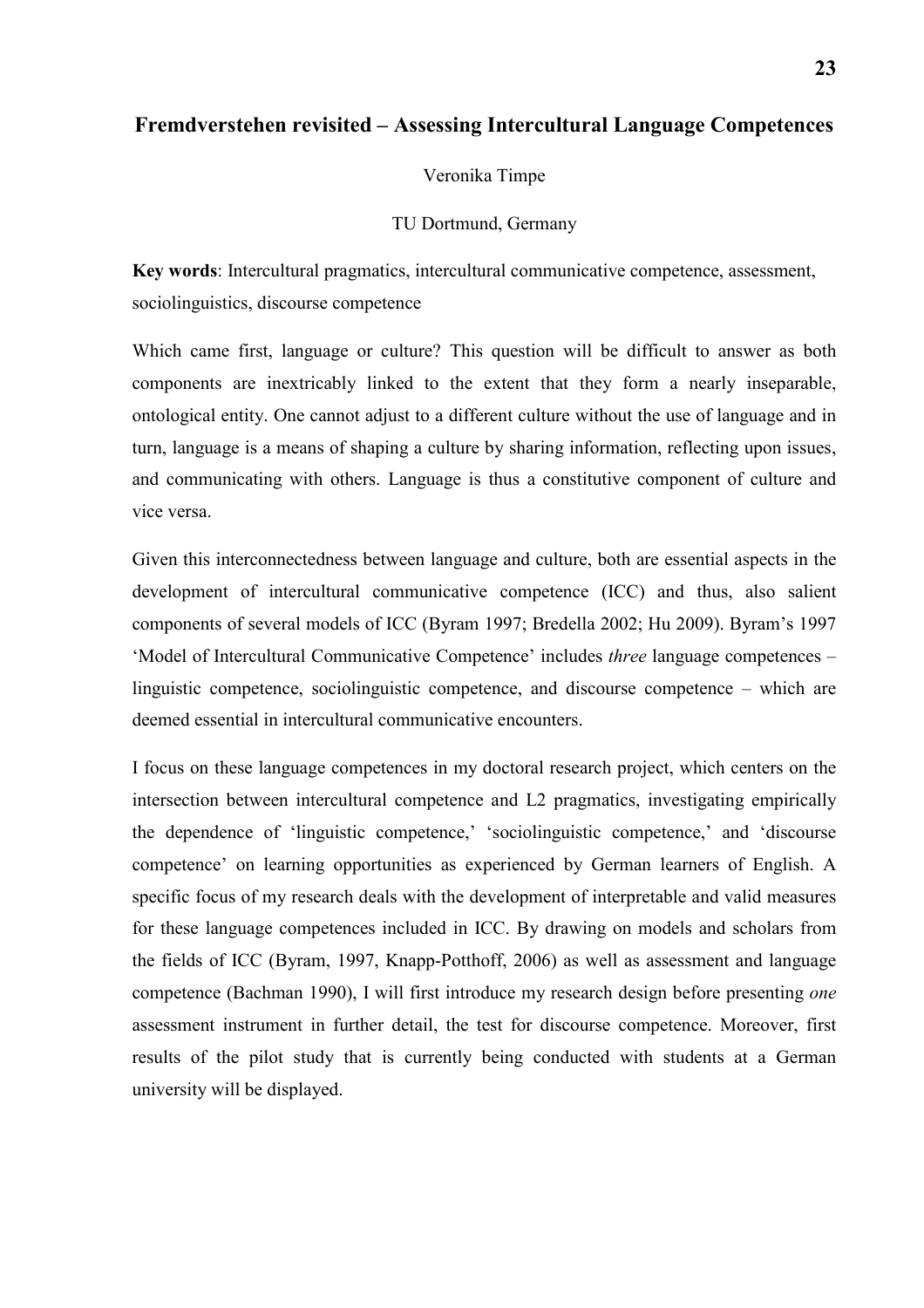## **Autonomy through the learners' eyes: the case of Nigerian students**

Siyaka Rekiyat Gifty

University of Warwick

**Key words:** Autonomy, Africa, Learner, cultural identity

There has been wide spread debate about the cultural confrontation that sometimes comes with the language learning process and some researchers have suggested that this confrontation needs to be managed so that learners do not feel that their cultural identity is being threatened by the culture of the language acquired (Sonaiya 2002). At the centre of this argument is the concept of Learner Autonomy and its appropriateness in non-Western contexts. Even though there is wide range of literature on the appropriateness of autonomy in Asian contexts, relatively little research in this field has been done in Africa. More importantly, there has been little investigation in African contexts about learners' perception of autonomy largely because autonomy is considered 'alien' and 'non-cultural'. As a result, teachers have often hastily concluded that it is undesirable for both teachers and students.

An investigation into my own classroom practice of autonomy in Nigeria raises interesting issues about students' perception of autonomy and how they position themselves in relation to the culturally unfamiliar 'teacher-student' role that comes with autonomy. In this paper, I will be presenting results from this investigation into students' perception of autonomy using the case of a secondary school in Nigeria. I will discuss students' evaluation of their performance in autonomy-driven lessons as against the more 'traditional' teacher-centred lessons.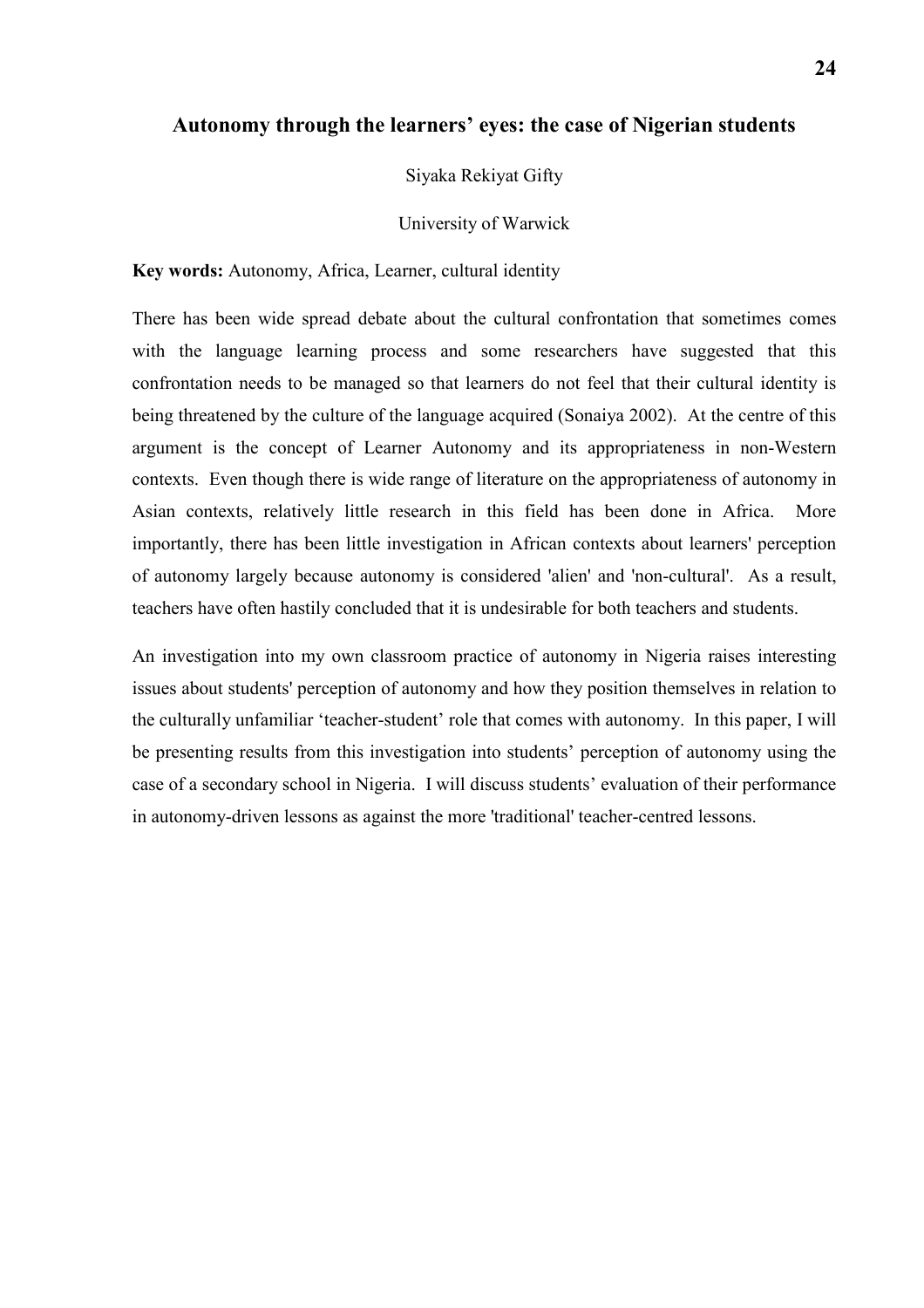# **The Effects of Blog Assisted Language Learning on EFL Undergraduates' Performance in Writing: An Experimental Study**

Ming Huei Lin

University of Birmingham

**Key words:** classroom blogging, Blog Assisted Language Learning, EFL writing

An experiment has been conducted to probe the suitability and effects of Blog Assisted Language Learning in the English writing classroom in central Taiwan. Two intact groups from a single university were recruited for this research, comprising of an experimental group of 25 student writers and a control group of 25 participants. All of the subjects were first-year English majors. The treatment lasted one academic year, that is, 36 weeks in Taiwan. The instruments included a pre-test, a mid-test, and a post-test where students' performance in writing was examined. Two readers were involved in rating students' writing based on a fivesubscale rubric. Variables examined include students' overall performance in writing and the five separate writing skills in the subscales: content, organisation, vocabulary, language use, and mechanics. The results show that, by using dependent  $t$  tests, both groups made a statistically significant improvement in writing. However, no statistically significant difference in terms of overall writing performance was found between the two groups by computing ANCOVA. On a closer examination of the subscales, however, the researcher found that the control group significantly outperformed the experimental group in terms of writing content.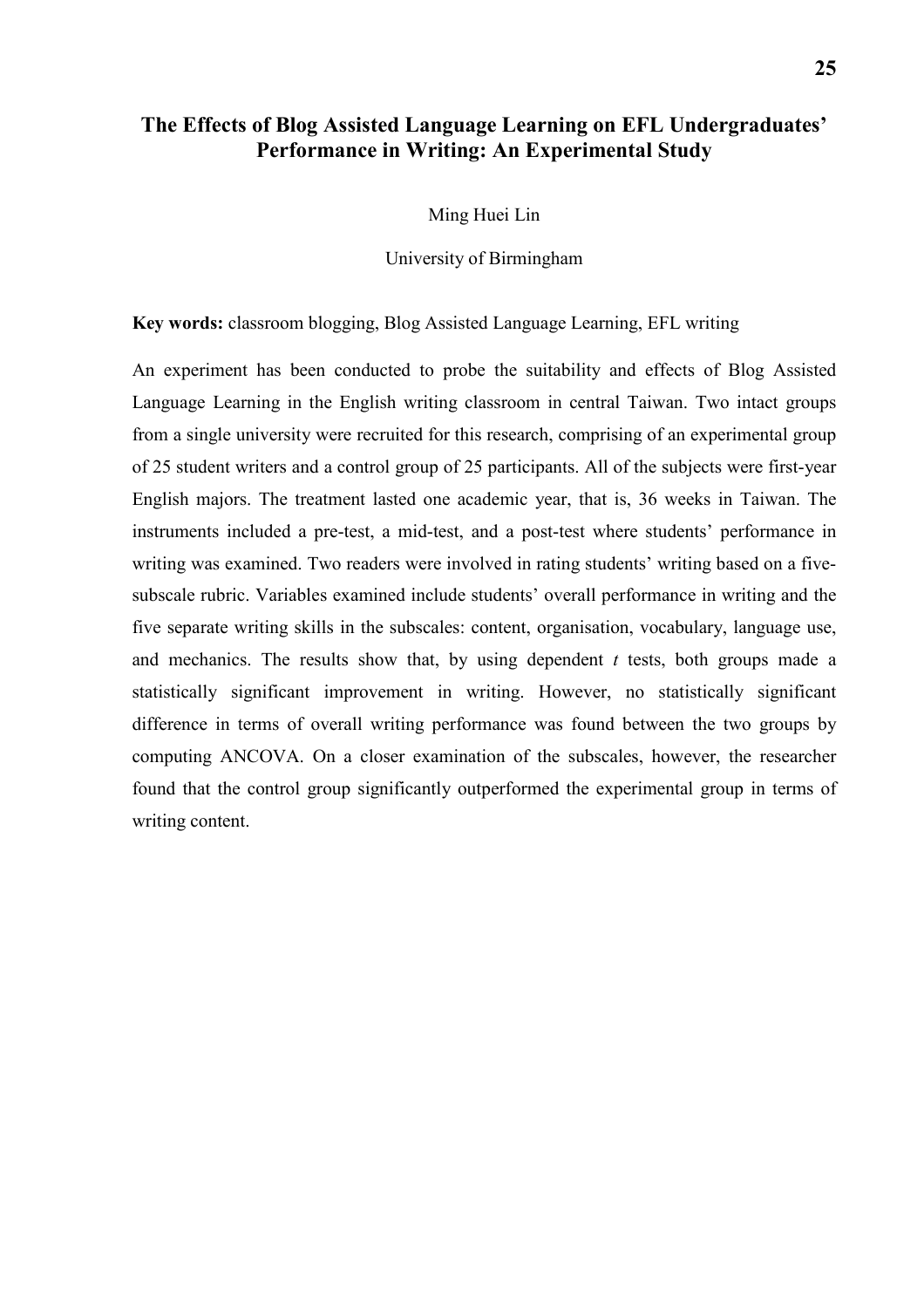#### **I am not an English teacher. How can I teach English?**

Oranuch Puangsuk

University of Warwick

English is a compulsory foreign language in Thailand's educational system since the 1990s, and this has resulted in the provision of English classes from primary education to higher education. I will narrow my discussion to primary education in this presentation. In primary education, the Government has invested enormous funding to provide in-service professional development programmes (INSET) to support English language teaching and improve Thai teachers' English language competence. Nevertheless, it seems that English is a difficult subject for some teachers (especially those who did not obtain educational degrees in English).

In this presentation, I will present a qualitative study that explores the teachers' experiences in English language teaching in the Thai context. My participants were 10 teachers responsible for teaching English at small-sized primary schools (with less than 120 students) where teaching English was problematic. The problem was due to many factors, for example, funding, school locations, staff and teachers, or resource access. This study was conducted in two phases: Phase One (September 2009 – October 2009) and Phase Two (April 2010 – August 2010). The first phase explored experiences of the teachers in English language teaching and their prior participation in INSET. The findings from the first phase led to a proposed professional development programme that was held in the second phase in order to gain insight into the experience of four Thai teachers of English. The data collection methods were interviews, classroom observations, research journals, and teacher diaries. This presentation will focus on the findings from the two phases.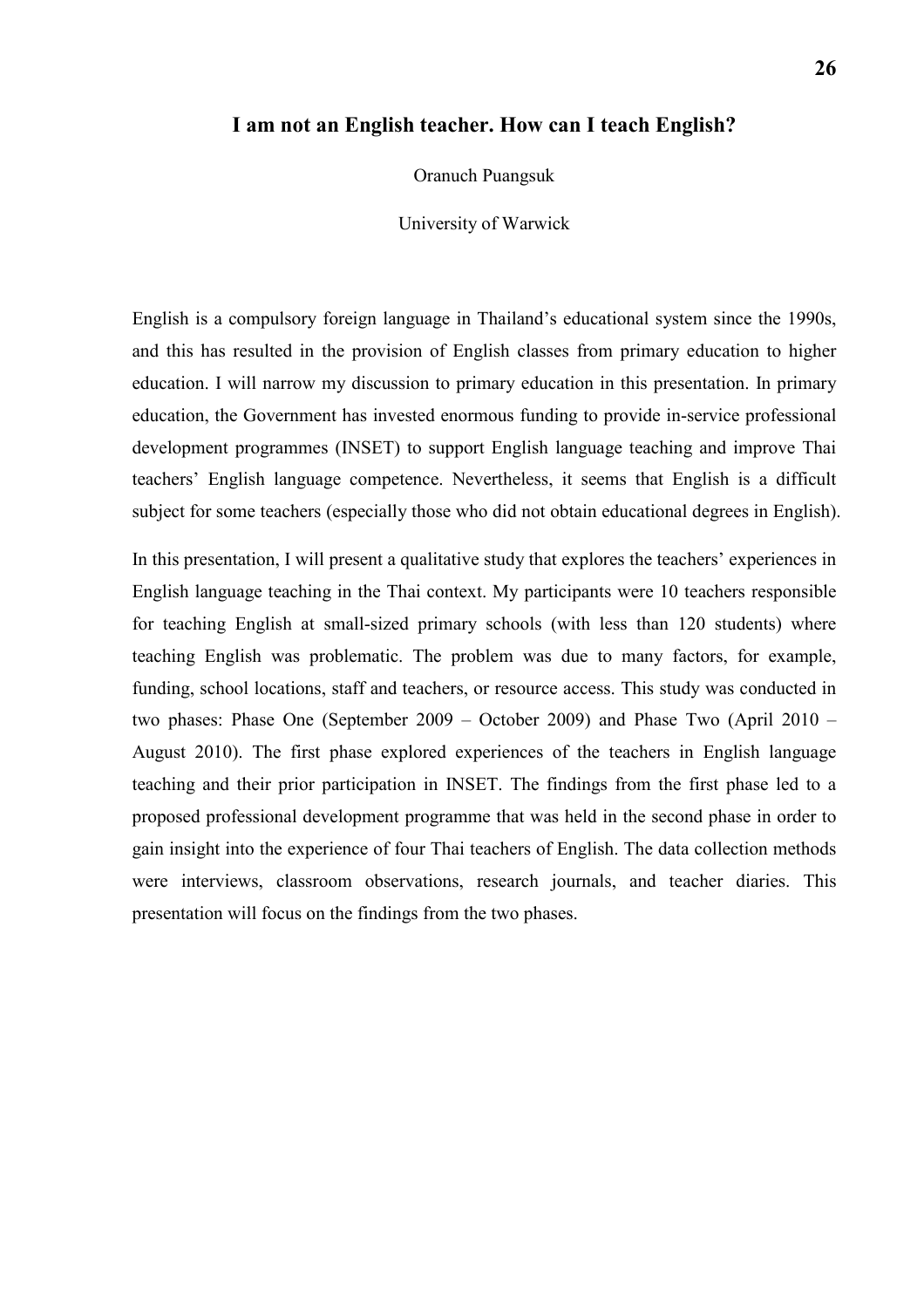# **Rapport management in professional (official/business) intercultural interaction: Culture and rapport in Western-Chinese professional communication**

Jiayi Wang

#### University of Warwick

In today's globalizing world, intercultural communication research, which studies how people from different cultural backgrounds interact, is of growing importance. Numerous authors have written a great number of books and articles on China and how to do business with Chinese trying to explain Chinese to non-Chinese people. Currently however, the majority of the works are still the interpretations from a Western perspective and there is a dearth of study on Chinese' actual reaction to and perceptions of different peoples, especially from the perspective of Chinese professionals interacting internationally. I try to address this gap by exploring this Chinese perspective and compare it with Western peoples' perspectives.

The study uses rapport management theory (Spencer-Oatey 2000; 2008) to investigate the issues of relational management in Chinese-Western intercultural interactions. This research aims to look at how professional relations are constructed, maintained, enhanced, or threatened/damaged in professional intercultural interactions in order to explore the differences in underlying values, professional practices and discourse conventions that might affect rapport in interaction with Chinese.

The methodological considerations will be discussed in depth. Overall, there are several potential ways of data collection: video-recording of meetings, individual interview with businessmen and officials, group discussion, questionnaires, and a small ethnography, but how to choose and combine them effectively? These issues will be explored.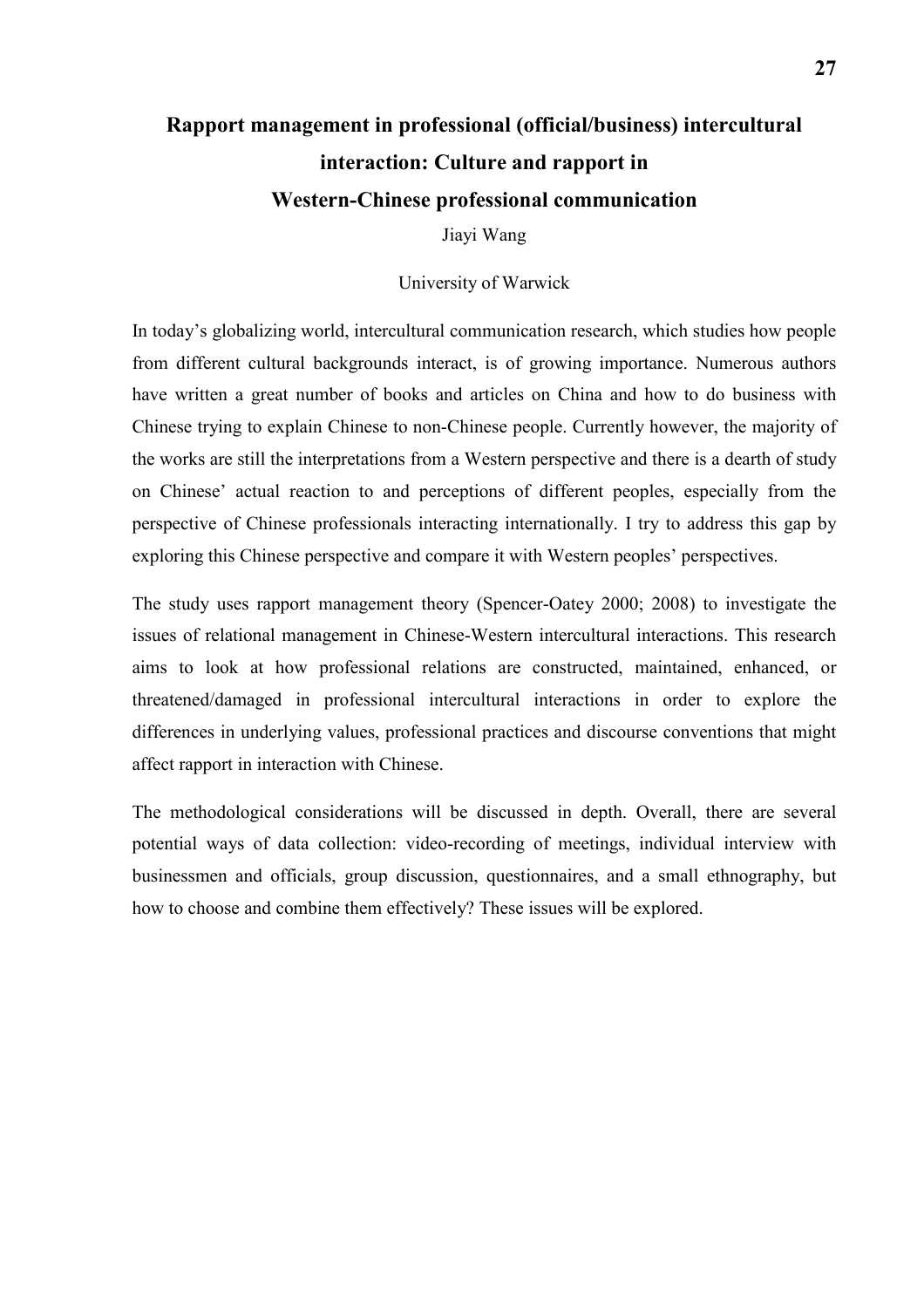## **Let me tell you my story: Conducting narrative interviews**

# **as a novice researcher**

Fatos Eren Bilgen

University of Warwick

**Key words:** Narrative interviews, reflective interviewing, novice researcher, narrative research

Let me tell you my story: Conducting narrative interviews as a novice researcher

Stories are a significant part of human existence and they exist in every corner of our personal and professional lives. In any teachers' staff room you can hear stories about their students, their practices and daily occurrences in their workplaces. As narrative is a universally shared phenomenon that helps us to make sense of our lived experiences, narrative interviews have become an important tool in social and educational research (Clandinin & Connelly, 2000; De Fina, 2009). Despite the fact that interviews are one of the most commonly used forms of data collection in qualitative research, it is difficult for novice researchers to access detailed information about the complex process of conducting interviews. Richards (2011) highlights the lack of attention given to interviewer training and stresses the fact that novice researchers are only given very general guidelines about conducting an interview. Uhrenfeld *et al.* (2007: 47) also state that 'strategies to assist novice researchers in developing their interviewing skills have been limited to date'. In the light of these arguments, the aim of this presentation is to share and reflect on my experience of conducting narrative interviews for the purposes of my study, which aims to explore and understand the pedagogic identity negotiations and practices of English speaking TEFL teachers in North Cyprus. The presentation will mainly focus on the importance of pilot interview analysis and reflective practice in developing narrative interview techniques for novice researchers.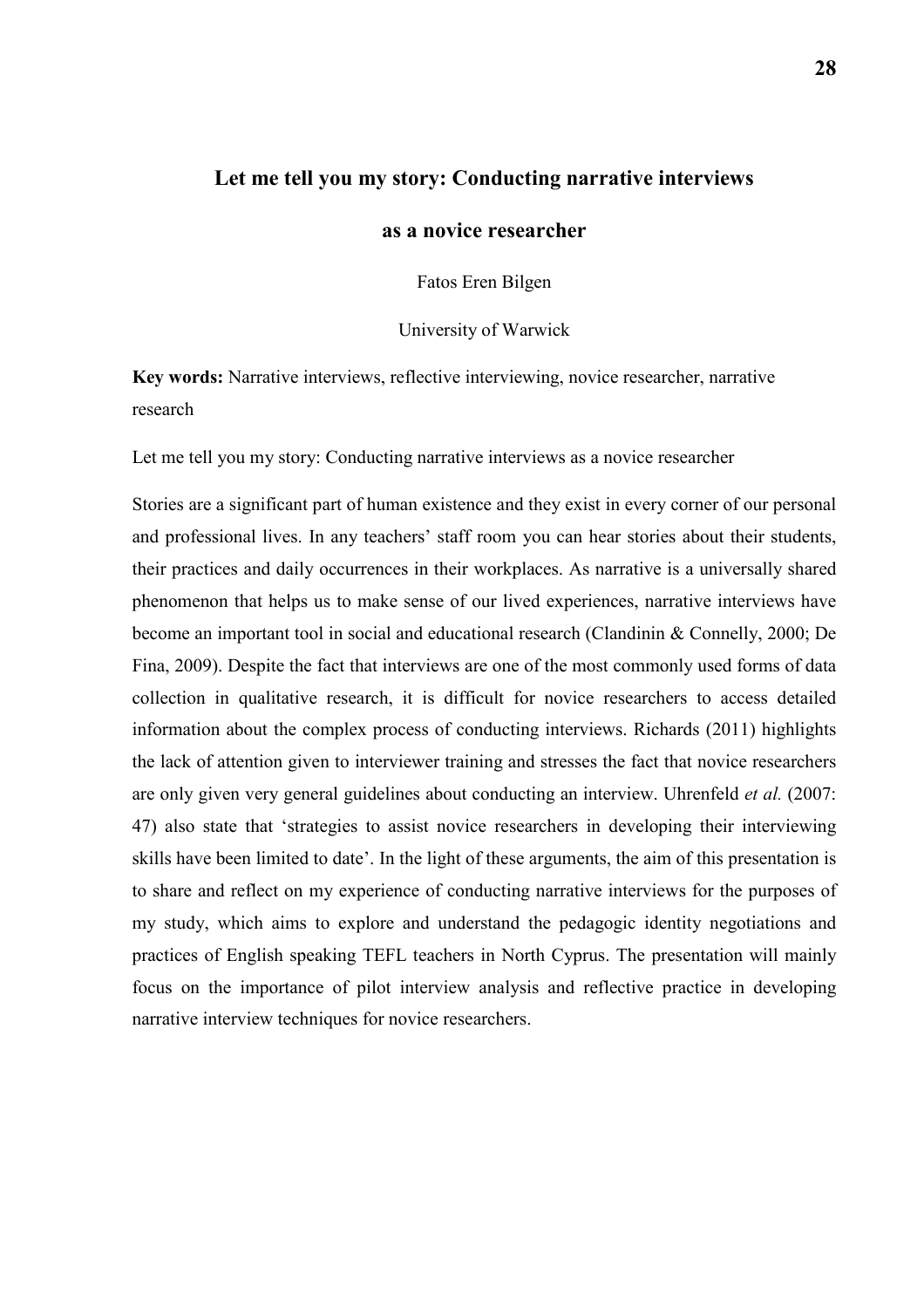# **Seeking Autonomy in Language Learning Perspectives with Q Methodology**

Siti Maftuhah Damio

University of Nottingham

**Key words:** Autonomy in Language Learning, Q Methodology, Subjectivity, Student Teachers

Adapting Autonomy in Language Learning (ALL) among Malaysian student teachers may well be challenging when the experience of teacher-directed predominate their learning experiences. Thus, investigating the student teachers' perspectives of what ALL entails appeared to be the first logical step. Q Methodology, a systematic study of subjectivity is used to identify and categorize the different perspectives that the student teachers hold regarding ALL. This contributes to our understanding of their acceptance and/or resistance to adapting ALL. Some of the basic tenets of Q Methodology are introduced with illustrations from the process involved in implementing the study of ALL. The result showed four emerging perspectives of ALL, one of which is expounded in detail. The potential this methodology holds in the field of language learning and teaching concludes the presentation.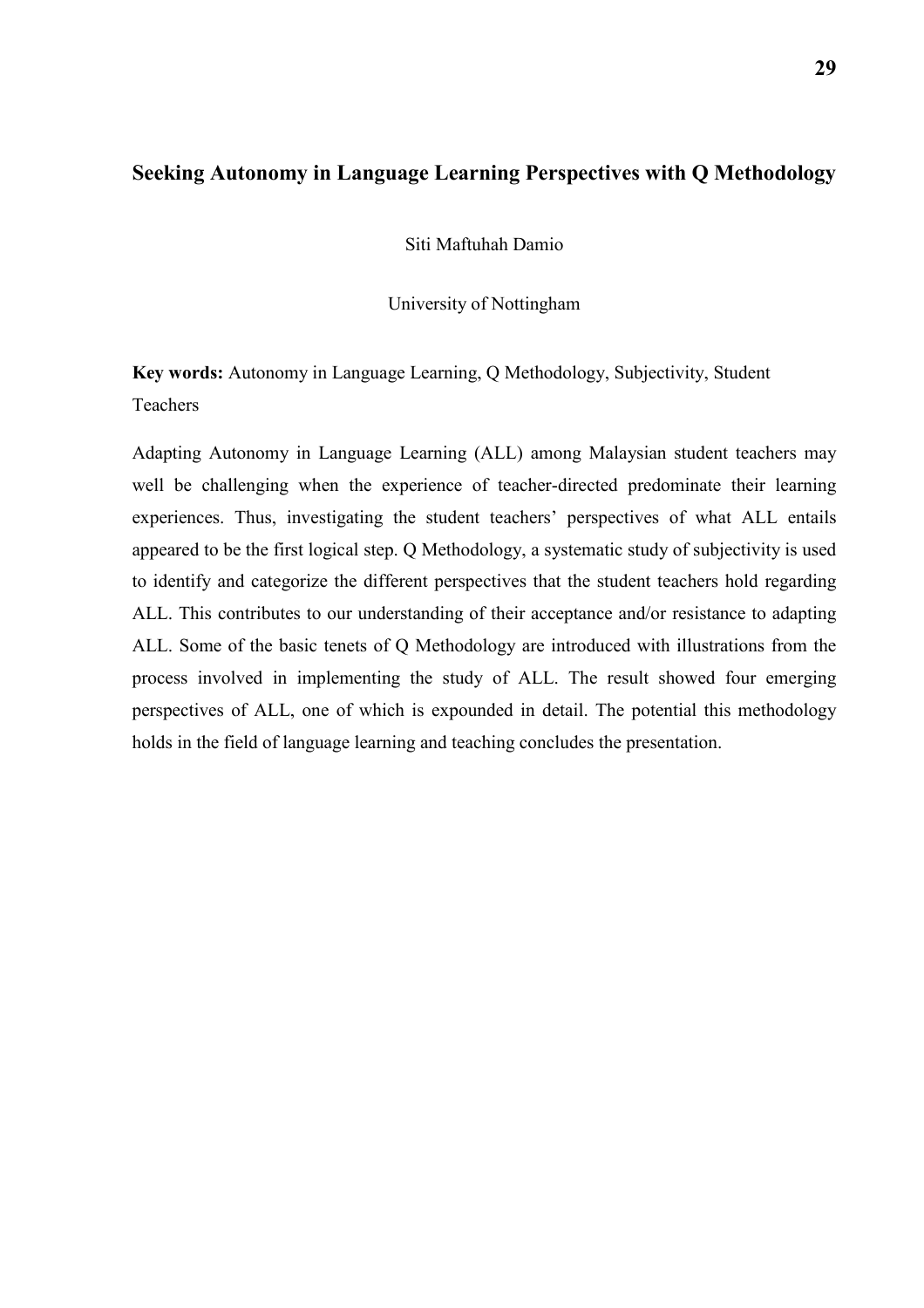# **Exploring the development of teachers' beliefs through snake interviews: a constructivist technique**

Anyarat Nattheeraphong

University of Warwick

This study explores Thai EFL teachers' beliefs concerning appropriate methodology in Thai secondary level English education. Since 'appropriate methodology' can be viewed at both the macro level of educational innovation and the micro level of individual classrooms with a focus on teachers as implementers of innovation, this study explores Thai EFL teachers' beliefs about appropriate methodology in order to understand 1) why certain innovations fail when they enter the classroom through teachers as change agents, 2) what teachers believe with regard to appropriate methodology, 3) why they hold such beliefs, 4) how their beliefs affect their classroom practices, and 5) how their beliefs and practices have developed and/or changed over time.

The participants in this study are three experienced English teachers who are all teaching in a secondary school in the Northeast of Thailand. A multi-method approach to data collection will be employed in order to obtain the required information and enable data triangulation. The four main research instruments utilised in the present study are: the research diary, semi-structured interviews, stimulated recall and 'snake' interviews. Data from the study will be analysed qualitatively in order to provide rich descriptive and interpretive accounts that are able to faithfully reflect the participants' beliefs concerning appropriate methodology and detail how these beliefs have developed and/or changed over time.

Since the research is still ongoing, the presentation will focus on the results of one particular constructivist technique used in the data collection: Snake Interviews. This technique can be used to facilitate the recall of critical incidents in the participants' lives and to investigate the development of participants' beliefs in order to understand how critical incidents contribute to their formation and development (Cabaroglu and Denicolo, 2008; Denicolo and Pope, 1990; Priestley *et al*, 1978).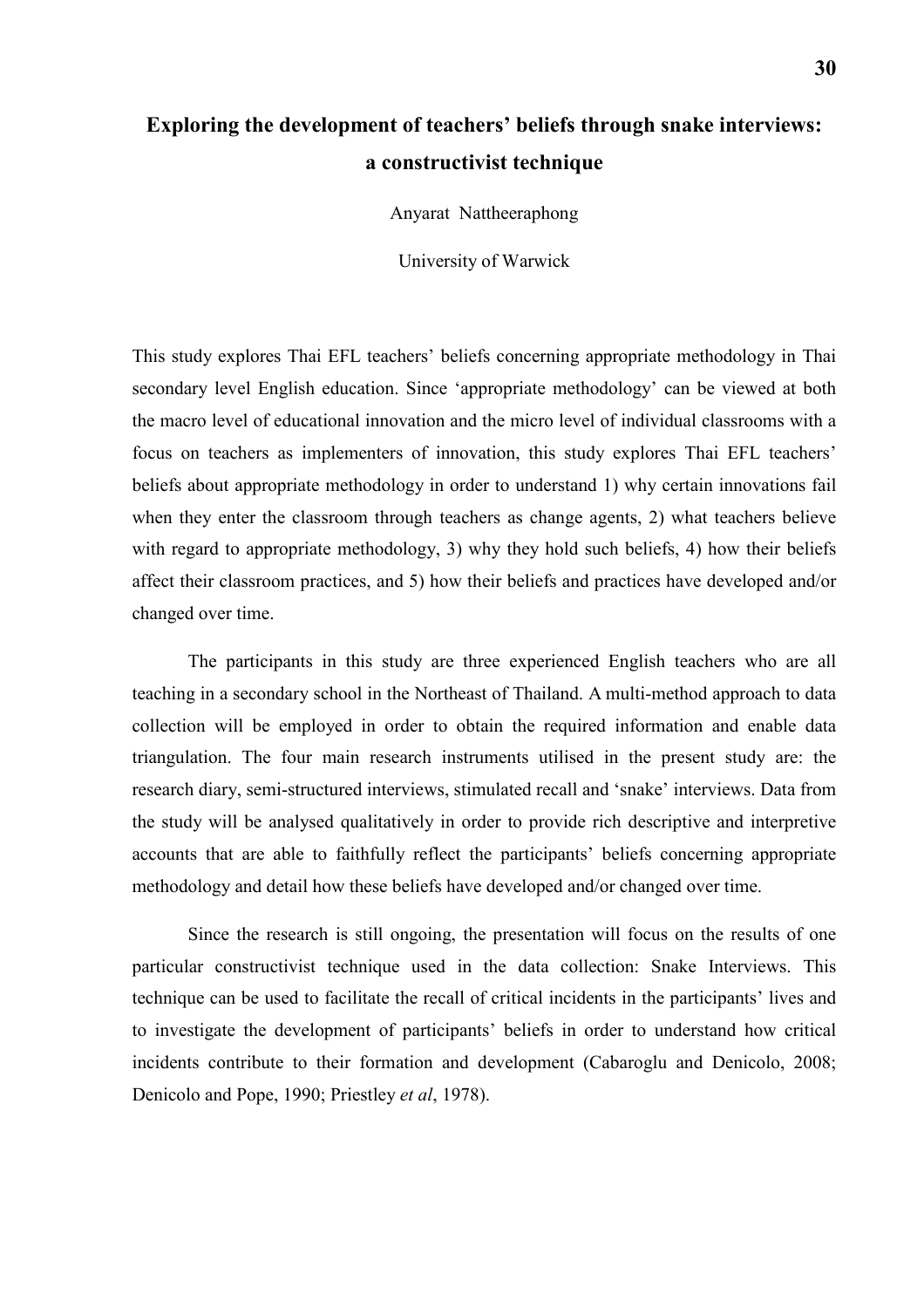# **Team teaching and teachers' relationship management: Case studies of collaboration between Foreign and Vietnamese English Teachers**

## **in a Vietnamese university**

Tran Thi Minh Khanh (Khanh) University of Warwick

**Key words:** Team teaching, rapport management, intercultural communication

In many non-English speaking countries, team teaching, which requires foreign and local English teachers to work together, has been particularly prevalent in English language classrooms. However, only a few studies have investigated foreign teacher (FT)-local teacher (LT) collaborative interactions or relationships. Most of which have largely been examined in the North American context and tended to use large-scale interviews, surveys and questionnaires to gather research data (Llurda, 2005). There have been only a few studies that do approach team teaching by virtue of rigorous qualitative methods (e.g., McConnell, 2000**;** Tajino & Walker, 1998). Therefore, the aim of this study is to explore team teaching experiences and gain a better understanding of the collaborative interaction between foreign and local English teachers in the context of English team teaching in Vietnamese universities in relation to their relationship management so that they can work effectively together.

This paper outlines research topic and methodology for a qualitative case study as well as presents in details the most effective data collection methods for team teaching and relationship management. The data collection design includes two phases:

Preliminary Study: Face-to-face and online interviews with 6 Vietnamese and 4 Foreign English teachers about their team teaching experiences at a university in Vietnam.

Main Study: Five data collection methods will be employed during one school semester with the participation of two pairs of English team teachers: audio-recording of participants' meetings; video recording of lessons; observing teachers' classrooms and informal interactions; formal semi-structured interviews; informal interviews/ chats, field note journals.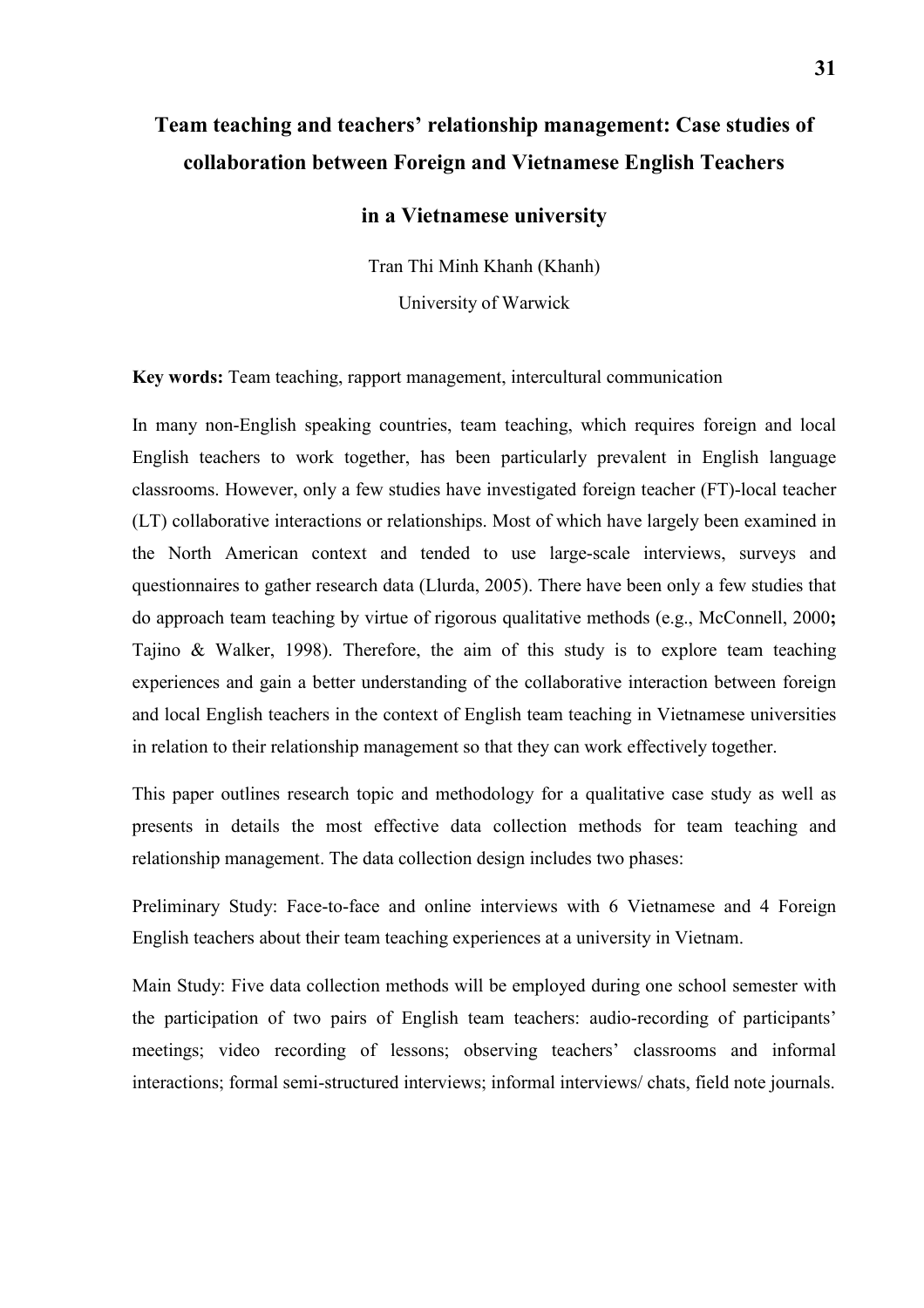# **Language needs analysis of business workplace in China and**

# **its implications for the curriculum development for**

# **the business language majors at the tertiary level**

Liang Liao

Coventry University

**Key words:** business English, language needs analysis (LNA), test, curriculum business language majors

This study is particularly interested in looking at the English language skills required of Business English language major graduates by international companies in China, and how the language needs perceived by the workplace can influence curriculum development in China. The aim of this study is to carry out language needs analysis (LNA) in the context of an international company representative of the workplace where English language skills are required, to see whether the compulsory test for college English majors, i.e. band 4 and 8 of TEM (test for English majors) could reflect the business workplace needs of employees' English language skills, and last to use language needs analysis ( LNA) findings to inform the development of the curriculum for the Business language majors at the tertiary level in China.

This study will take a multiple sources/ methods approach to triangulate the findings in order to increase the credibility of the data. On the whole, it is more qualitative than quantitative.

In order to obtain an overview, an open-ended structured questionnaire will be sent to as many companies which are across China as possible to identify the English language skills required, strategies of communication in business community and common communicative events carried out in English in various companies. Online job descriptions would also be looked at to know the language skills required by the employers. Approximately 10 sample companies involving these main categories such as manufacturing, industry, trade, service would be selected for further in-depth multi-case studies. Semi-structured interviews with the managing department, HR department and senior staff, junior staff will be conducted respectively. Job-shadowing of some staff might be carried out. On the students' side, an open-ended structured questionnaire for the students from Business English department of Modern Economics and Management College (MEMC) of Jiangxi University of Finance and Economics (JUFE). Semi-structured interviews with the teachers working in MEMC of JUFE would also be conducted.

Data collection has not started yet.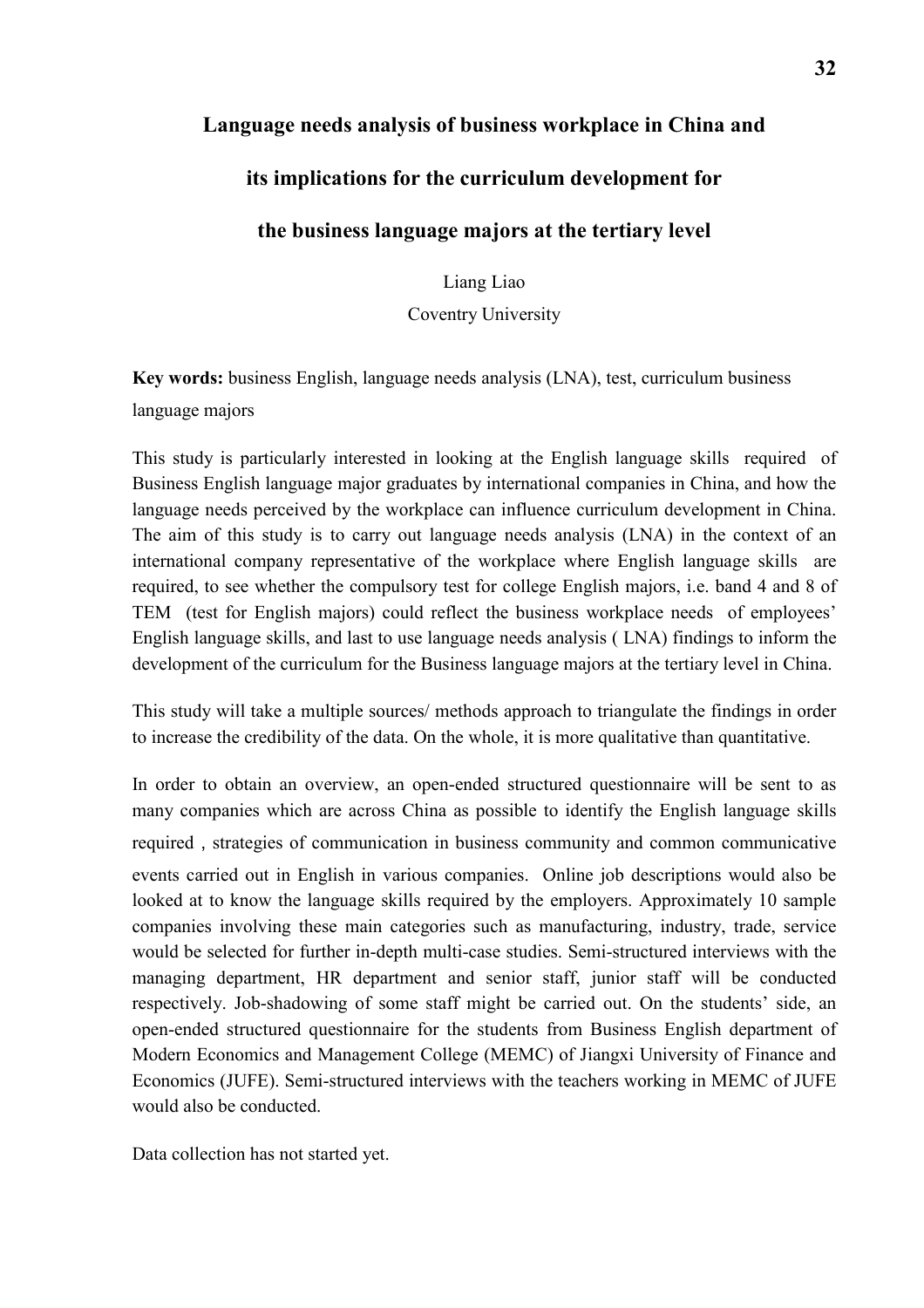## **Developing Achievement Tests: Common Misconceptions**

Patricia Lorena Bustos and Yasir El Hag University of Warwick

**Key words**: Language Testing and Assessment – Achievement Tests

According to the definitions of achievement test purposes and uses provided in the testing literature (McNamara, 2000; Heaton, 1990; Alderson, 1988; Henning, 1987), it could be claimed that achievement tests are the most essential and frequent types of classroom tests that English language teachers need to develop and use. However, some English language teachers tend to have some misconceptions about achievement tests that negatively affect their role in the assessment and learning process (Alderson, 2000). We expect that, , due to factors like lack of proper training or reliance on intuition, a considerable number of average English language teachers share misconceptions and unrealistic expectations about achievement tests. To identify these misconceptions, this study reports on the findings of a questionnaire surveying the conceptions of 20 English language teachers from 15 different countries about achievement tests. Responding to the questionnaire, the teachers give feedback on how they perceive the purpose of achievement tests, in addition to how they actually design, develop, and use such tests. The study will go further to outline the consequences of these misconceptions and will give suggestions as how these consequences could be overcome.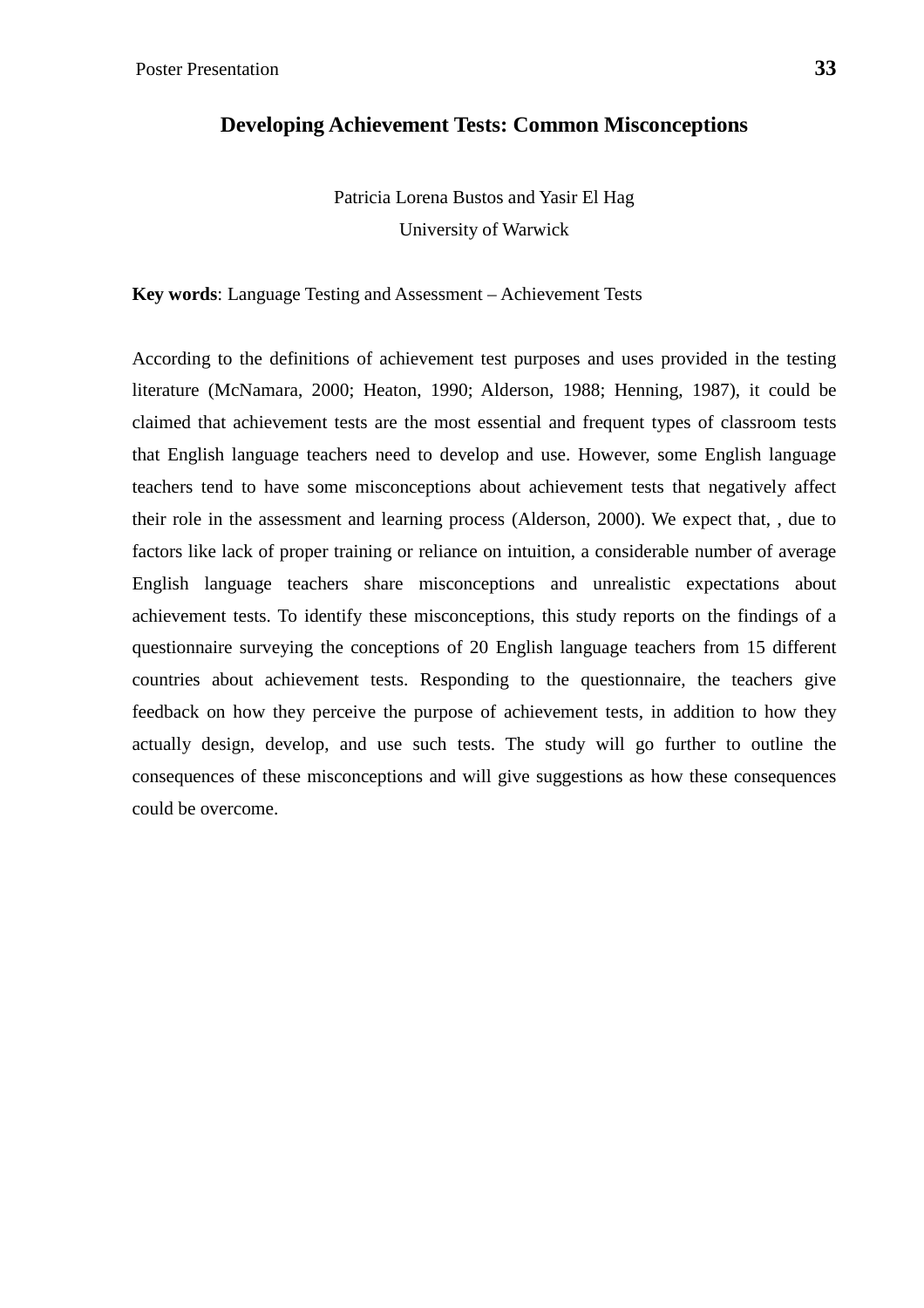# **Reader Response: Exploring Teacher Trainees Response to Literary Texts in L1 and L2 in Malaysian University**

Kamsilawati Kamlun University of Leicester

My research is driven by an interest in investigating the teacher trainee's own knowledge and experiences in reading literary texts in L1 and L2. It is crucial to explore these elements as they contribute to their later experiences when they become teachers. Therefore, the key consideration is to explore how these teacher trainees describe their prior experience of literary reading in L1 and L2; and how they compare their experiences of reading literary texts in L1 and L2. Therefore, this paper aims to discuss proposed research methods/paradigms in my research. I will discuss in further detail of my choice of methods and consider their implications for my proposed study which will include the formulation of my research questions. This is followed by the justification for my choice of paradigm i.e., mixed-method using both quantitative and qualitative approaches. Bryman (2004) puts forward a number of arguments for what he terms not mixed methods but the combining of quantitative and qualitative research which include; the logic of triangulation, an ability to fill in the gaps left when using one dominant approach. The use of quantitative research is to facilitate qualitative research, gaining the perspective of the researcher and the researched, to address the issue of generality and to study different aspects of a phenomenon. Finally, the paper concludes by strengthening the relevance of using the chosen paradigms to understand the issues that emerge in specific educational contexts which, in my case, is the Malaysian context.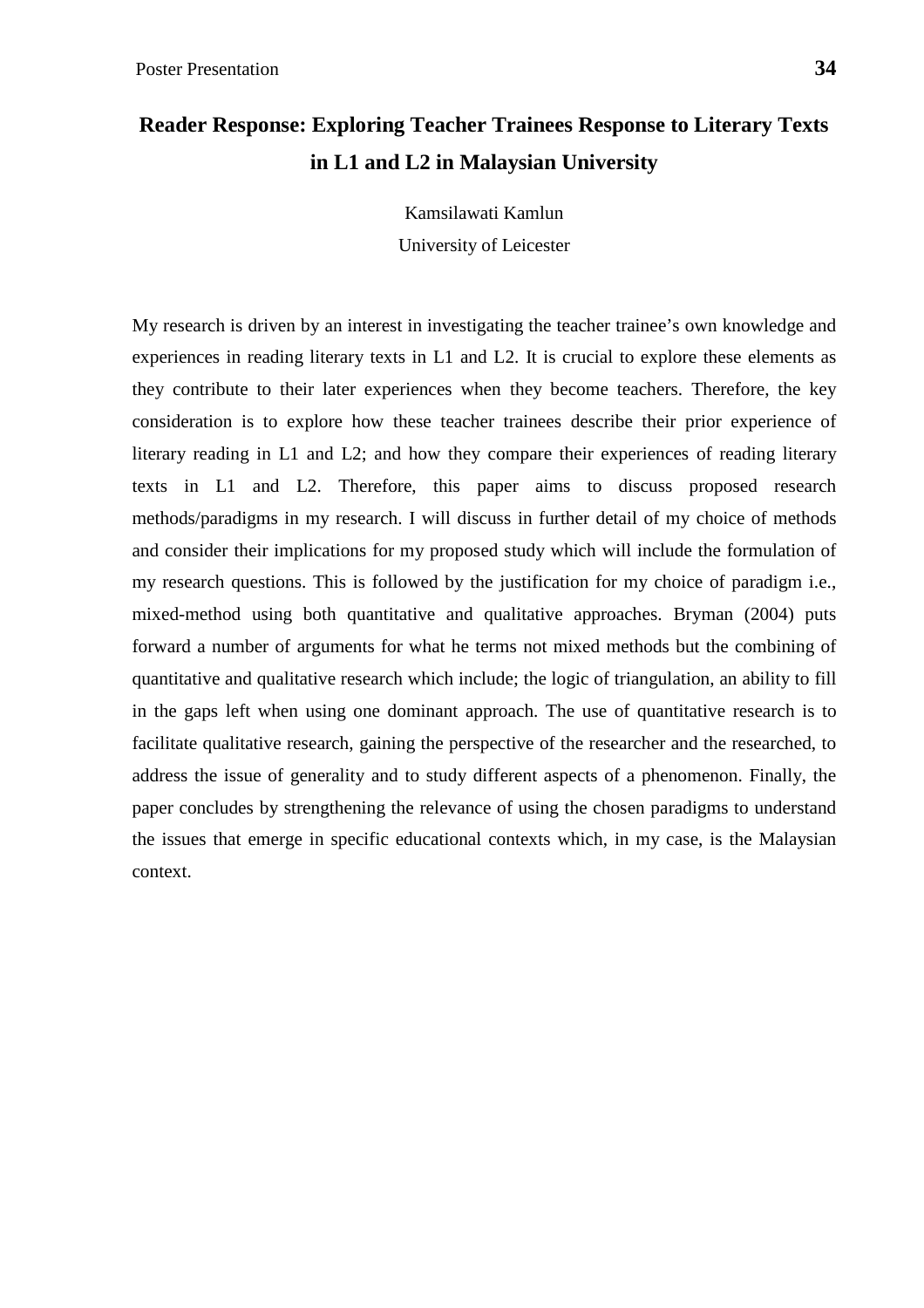# **Discourse Analysis of Young women of English Language Learners and Functioning of Code Switching in the Multilingual Sindhi Society of Pakistan**

Farida Ali Nawaz Panhwar

Sussex University

**Key words:** Discourse Analysis, Code Switching, Multilingual

The present study will investigate the discourse analysis of Sindhi young women of English learners and the function of code switching in the multilingual society of Pakistan.

Regardless of institutional forces, people's linguistic repertoires are deeply influenced by their peers. Although Sindhis study English and Urdu as official languages and English is the medium of instruction, in practice their spoken language production is defined by peer association. The linguistic repertoires of Sindhi vary in interaction according to demands.

## **Significance of the study**

The present study is an attempt to point out the functions of CS in the discourse of Sindhi young women in their day -to -day language use in relationships with their social intimacy and find out the reasons for the code CS behaviour in the multilingual society of Pakistan. In Pakistan such research is hardly conducted and I guess that it the first kind of the research on Sindhi-Urdu-English in local scenario.

## **Methodology**

The natural and informal conversation of the young ladies outside the classes of colleges and universities or any social events or gatherings will be recorded. All the recording will take place at different places in rural and urban areas and data will be analysis through a sociolinguistic approach which is concerned with the role of social factors in the occurrence of code switching.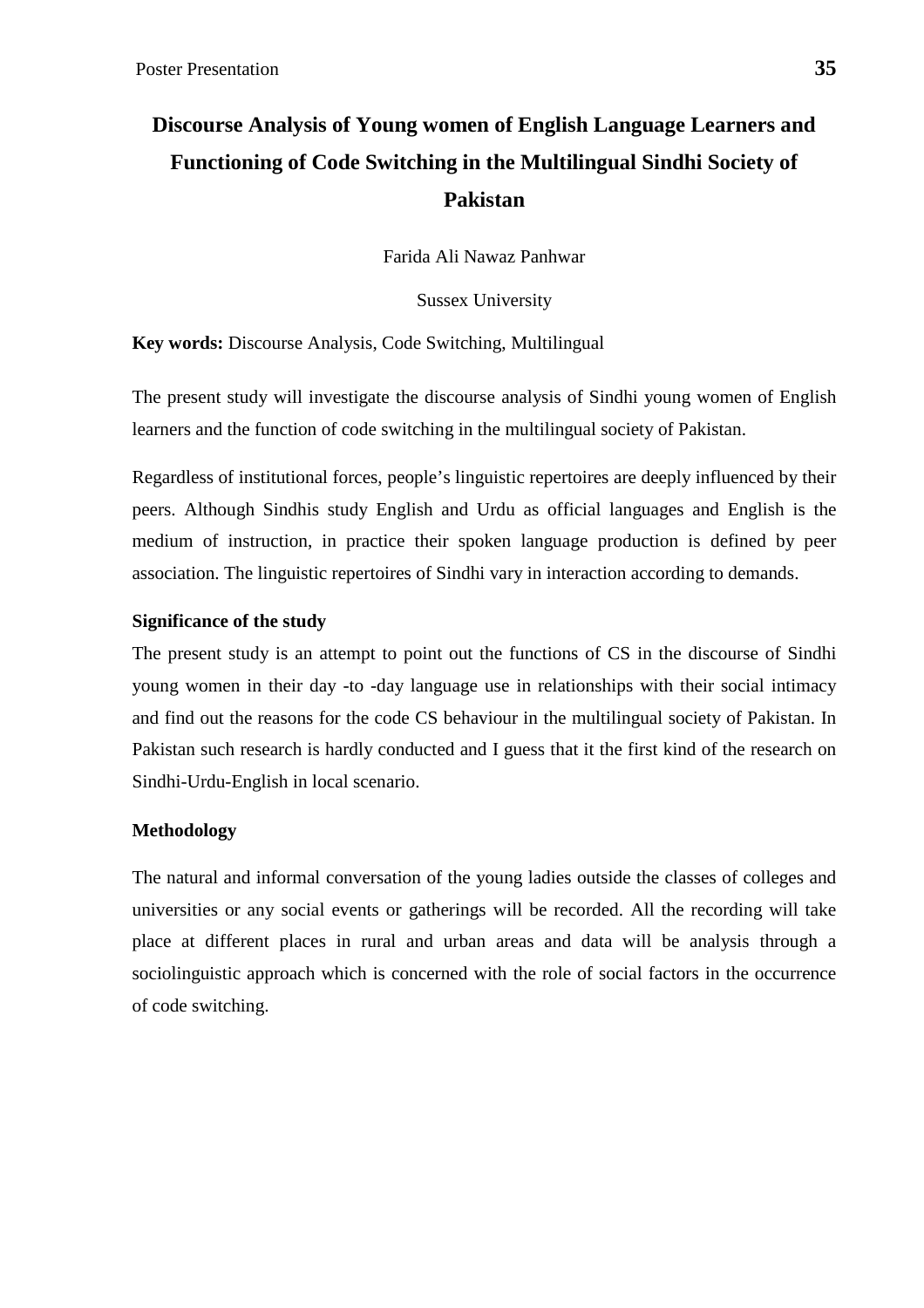# **Given that English is an International Language, is there any Role for Immigrant Literature in Teaching EIL?**

Samaneh Zandian University of Warwick

**Key Words:** EIL, Immigrant literature, Interculturality

The needs for an interest in learning English around the world have made this language international. One of the primary aims of teaching English as an international language is to enable learners to share their ideas and cultures, and one of the main advantages of using literature in language classrooms is that it expresses cultural values as well as universal human values. In this paper I argue that the use of Immigrant literature in an EFL context can develop understanding of cultural differences which may also help in establishing interculturality, one of the goals of teaching culture in language education. Moreover, immigrant literature can present a relatively realistic image of immigrant and multi-cultural life and can promote intercultural understanding. I will advance this argument in my paper by focusing on Iranian immigrant literature. I will also suggest some important factors in the selection of literary materials for the purpose of developing intercultural competence in language learning classrooms, and provide some pedagogical examples with real texts to illustrate this argument. Finally, I will point out issues which may impede the usage of immigrant literature in Iran, and suggest some possible solutions.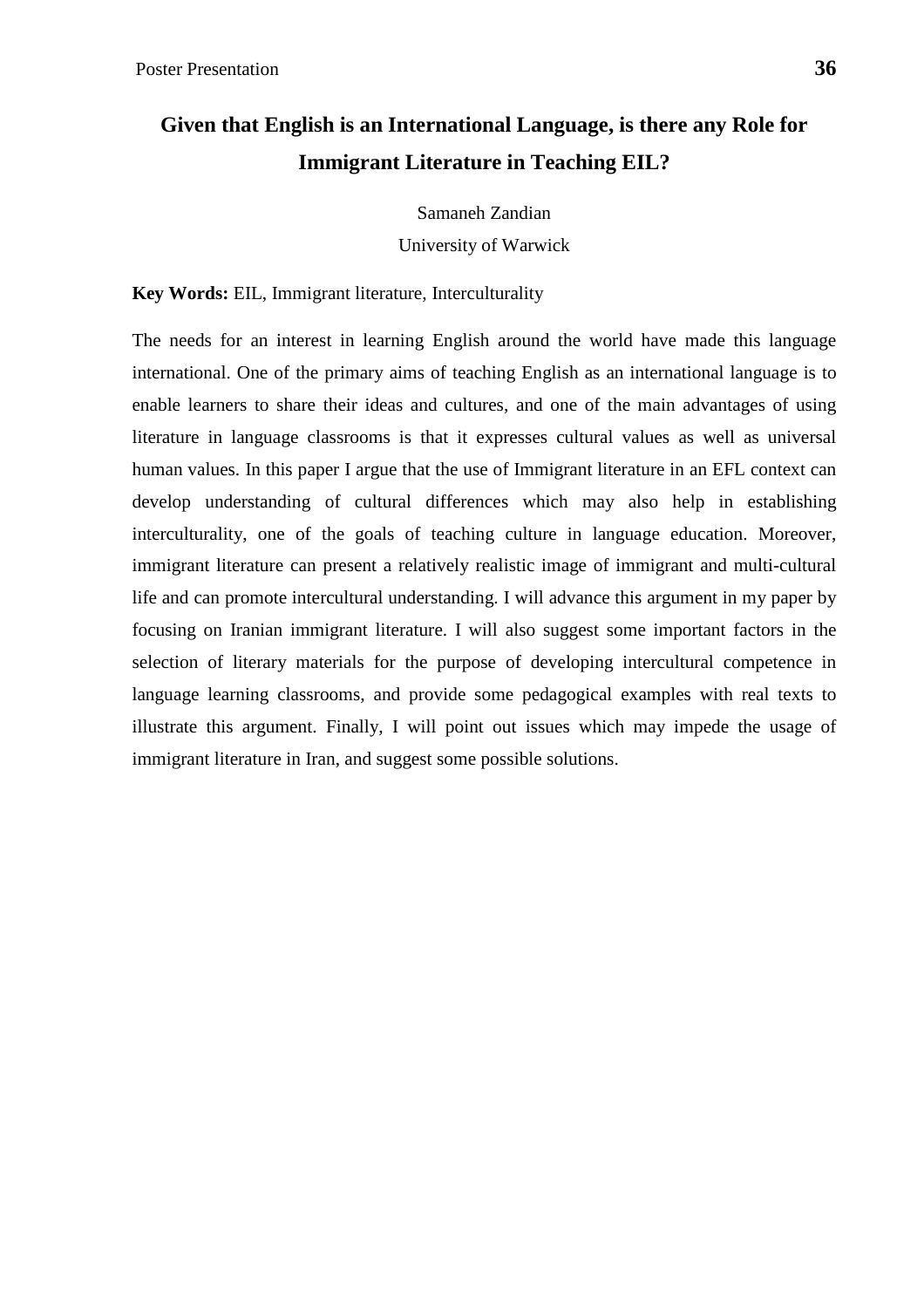# **Student Plagiarism and Cultural Diversity**

Anna Domanska and Stella-Maris Orim Coventry University

**Keywords:** Student plagiarism, Academic writing, Cultural diversity, Quality and standards

Plagiarism is one of the greatest concerns in Higher Education today and it is becoming increasingly prevalent among students around the world. Many researchers believe that nationality can influence students' academic behaviour and suggest that cultural disparities are the root cause of the plagiarism problem.

The authors of this paper are involved in a European-wide research project IPPHEAE (Impact of Policies for Plagiarism in Higher Education across Europe) which is a comparative study of procedures and policies for detecting and preventing plagiarism, covering 32 countries. The project includes a survey of teachers, students and managers from various HE institutions across Europe and will help raise awareness in participants and the wider community through effective dissemination and introduction of improved practices for dealing with student plagiarism.

Being part of IPPHEAE, the two authors have an opportunity to focus on their own research. Their projects are offshoots of the main research and focus on linking cultural diversities with creation of appropriate plagiarism mitigation frameworks. The aim of the first project is to investigate differences in attitudes of European students towards academic dishonesty and to analyse the HE systems in which they gain their educational experience. The second one involves research into the Nigerian higher educational system aiming to reduce plagiarism by investigating underlying causes which may be relevant in formulating effective mitigation measures.

The paper seeks to add to the body of knowledge and evaluate the effect of cultural diversity on student plagiarism by presenting the work of three interrelated projects launched at Coventry University.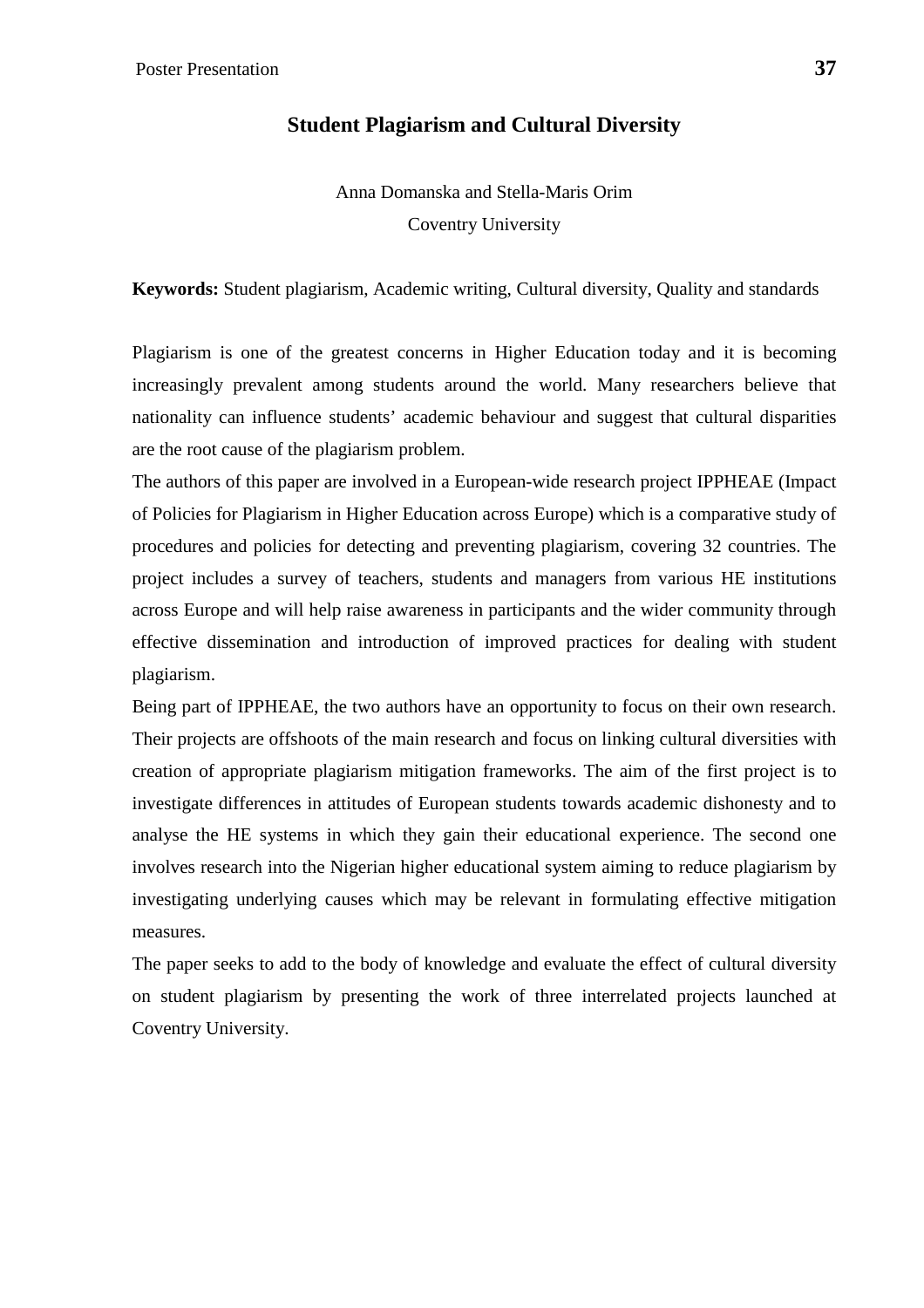Sandra Michalska

University of Warwick

**Key words:** Action research, Reflective practice, Peer-teaching

Being an MA in ELTSM student at the University of Warwick enabled me to conduct an action research/reflective practice project for the Professional Practice Module last term. During my first peer-teaching experience I faced problems with giving instructions, and therefore decided to investigate this particular aspect of my teaching to improve it the second time I taught. A literature review on the topic shed some light on my overall research question: *how can I make my instructions more effective?* and sub-question: *what linguistic and procedural features might make my instructions more effective?.* Of much more value, however, were three classroom observations which I carried out using my own framework and eight interviews I conducted with experienced teachers. Additionally, I registered on the British Council Teaching English website to learn from teachers from all over the world, establishing a blog regarding giving instructions, and asking for advice on how to improve this aspect of my teaching. By conducting this research I feel that I gained considerable insights considering: preparation for instructions, linguistic characteristics of effective instructions, repetition and paraphrase, demonstration in giving instructions, getting students' attention before giving instructions, teacher's behaviour/position/movement when giving instructions, visual support, additional materials and use of handouts with written instructions, and checking comprehension of instructions. All I learnt during the research had a profound influence on my second teaching and enabled me to improve in the investigated area significantly. I will present what I have acquired during the research and show excerpts of both lessons to illustrate the improvement.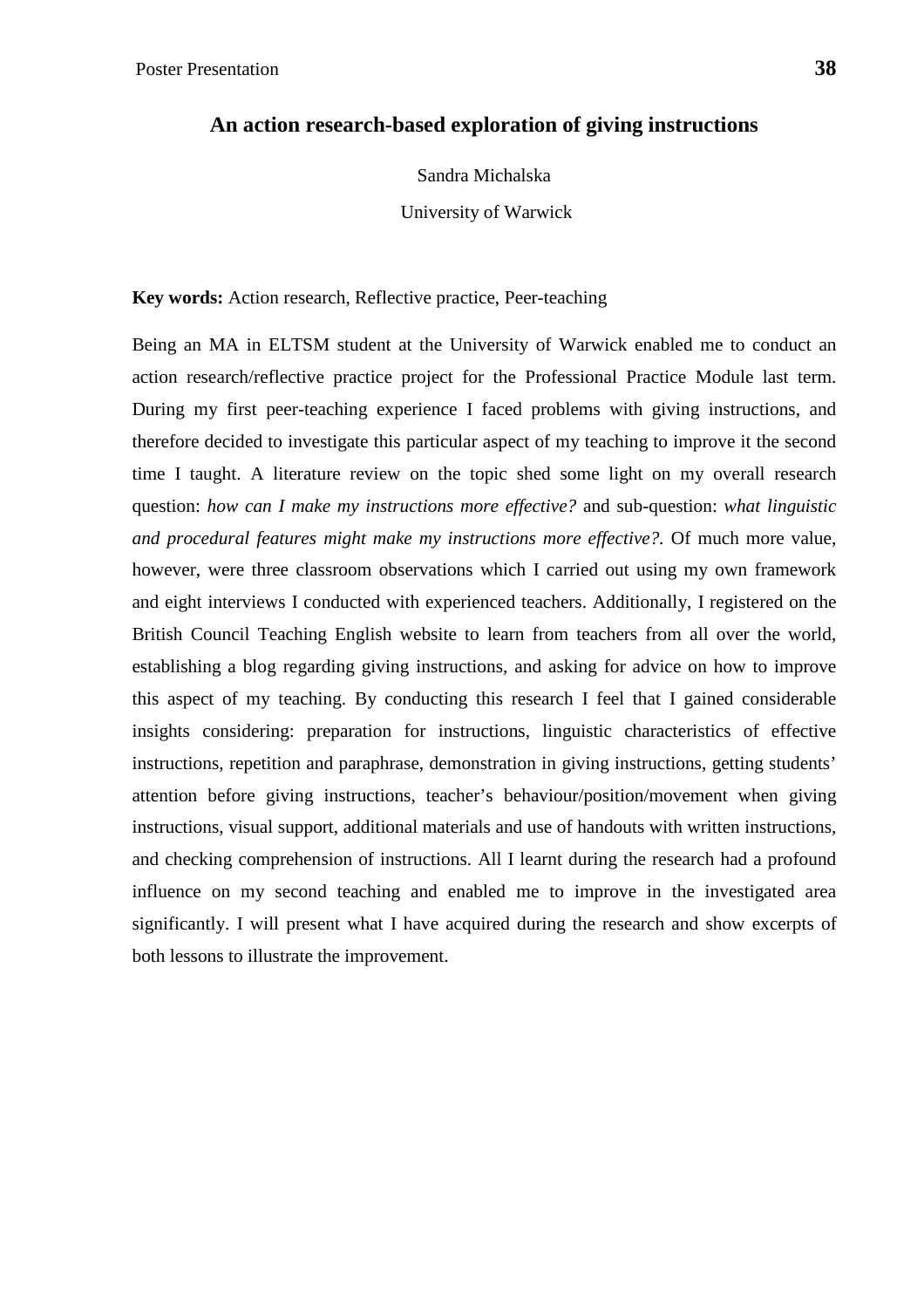# **The Effect of Race, Gender, Class on Learning Second Language**

Burcu Ozgur

Yeditepe University, Istanbul, Turkey

**Key words:** Race, Gender, Class, Education, Second language learning.

This paper, combining the literature of sociology of education and second language education, examines the effect of race, gender and class on learning second language. In the literature of sociology of education, the effect of race, gender and class on educational achievement has been examined in detail. However the effect of these variables on learning second language has not been studied. This research aims to fill in this gap. The research has two main parts. The first part reviews the literature on effects of race, gender and class defended by theorists of educational inequality such as James Coleman, Bowles & Gintis and Pierre Bourdieu and establishes a theoretical framework for why these socio-demographic factors are key to understand the students' command of second language. The second part of the research provides empirical evidence. The empirical research is conducted on two main private universities in Istanbul. Convenient quota sampling has been used. 100 university students covering a wide-range of departments participated in the research. The participants are given a questionnaire which surveys their demographic information and an English proficiency test which examines students' skills on reading comprehension, command of English and grammar. Multiple regression analysis is conducted, which controlled for students' overall success at universities. The findings reveal that socio-demographic factors have a significant effect on students' level of English proficiency. However, the effect of race, gender and class on command of second language is not identical with their effect on educational success in general.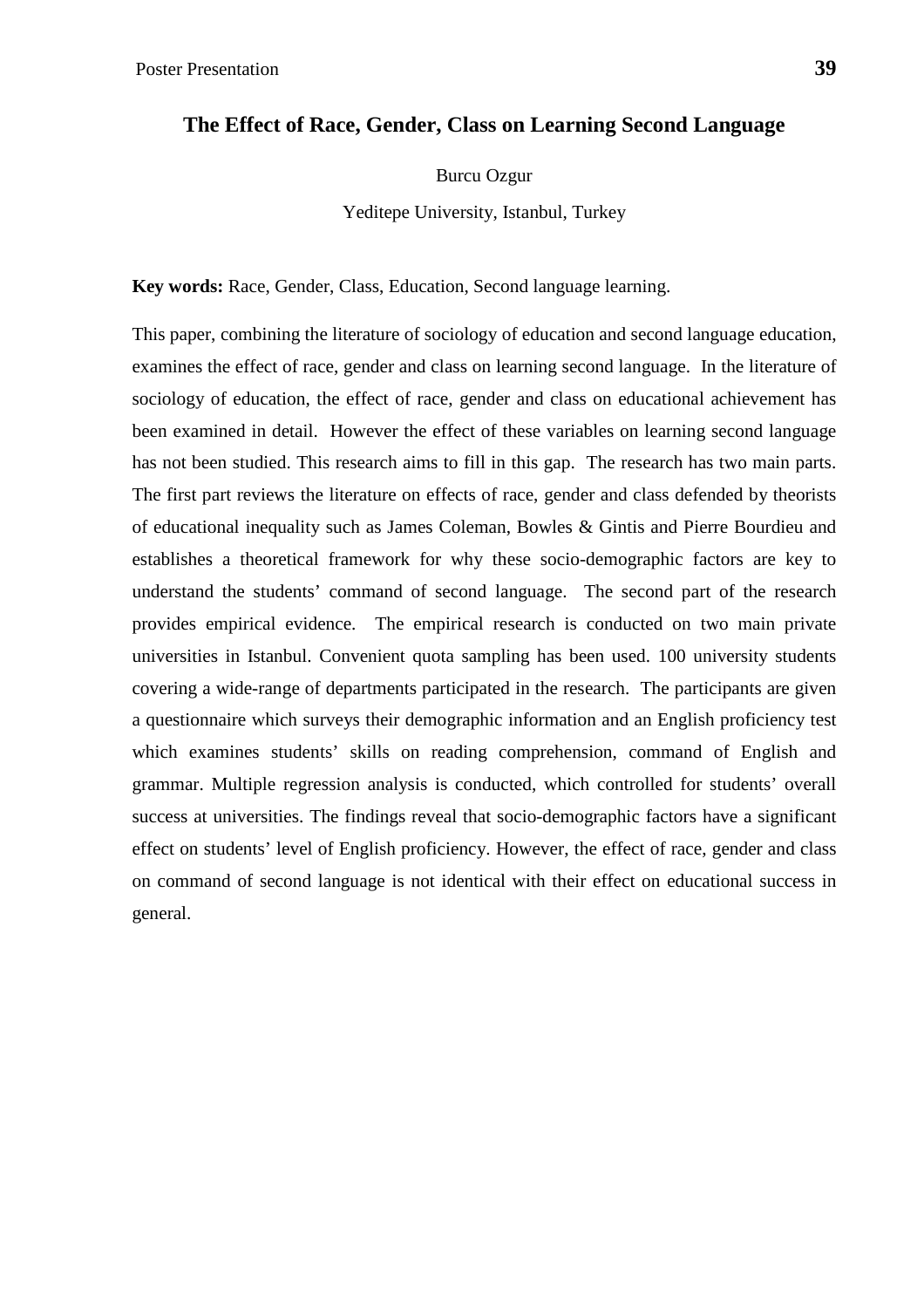# **Phonaesthesia in twelve English onset consonant clusters: An empirical validation**

Michael Willett

Cardiff University

**Key words:** Phonaesthesia, Phonosemantics, Iconism, Sound symbolism, Stylistics

This paper introduces my doctoral research, an attempt to test Firth's (1930; 1957) concept of phonaesthesia productively. Phonaesthesia is the notion that relationships between linguistic forms and their meanings are not always arbitrary, but can be iconic, by virtue of certain forms being disproportionally present in lexical items with similar semantics. For example, the onset /gl-/ often occurs in words with semantics of light: glisten, glint, glimmer, glitter, gleam, glow, gloaming. Many studies suggest that such iconism exists theoretically, but whether native speakers productively recognise it has gone largely unstudied.

This paper discusses my pilot study. Twelve English onset consonant clusters are tested for phonaesthesia. Eleven are hypothesised by Firth (1930; 1957) and the twelfth by subsequent scholars (cf. Bowles, 1998; Sadowski, 2001). The research method is an electronic survey, testing whether speakers disproportionally attribute the phonaesthemes to the semantic domains indicated in the literature. Respondents are asked to match images to coined words, or invent definitions for coined words. The respondents are five native English speakers and five native Polish speakers (a control sample). As speakers of a Balto-Slavic language, the native Polish respondents should not attribute the same meaning to onset clusters as English speakers do.

Despite its small sample size, the pilot finds that English speakers tend to attribute meaning to the onsets with greater frequencies than Polish speakers. This indicates the first productive, empirical support for the twelve phonaesthemes, which is statistically tested across a larger respondent cohort in the main study (currently in progress).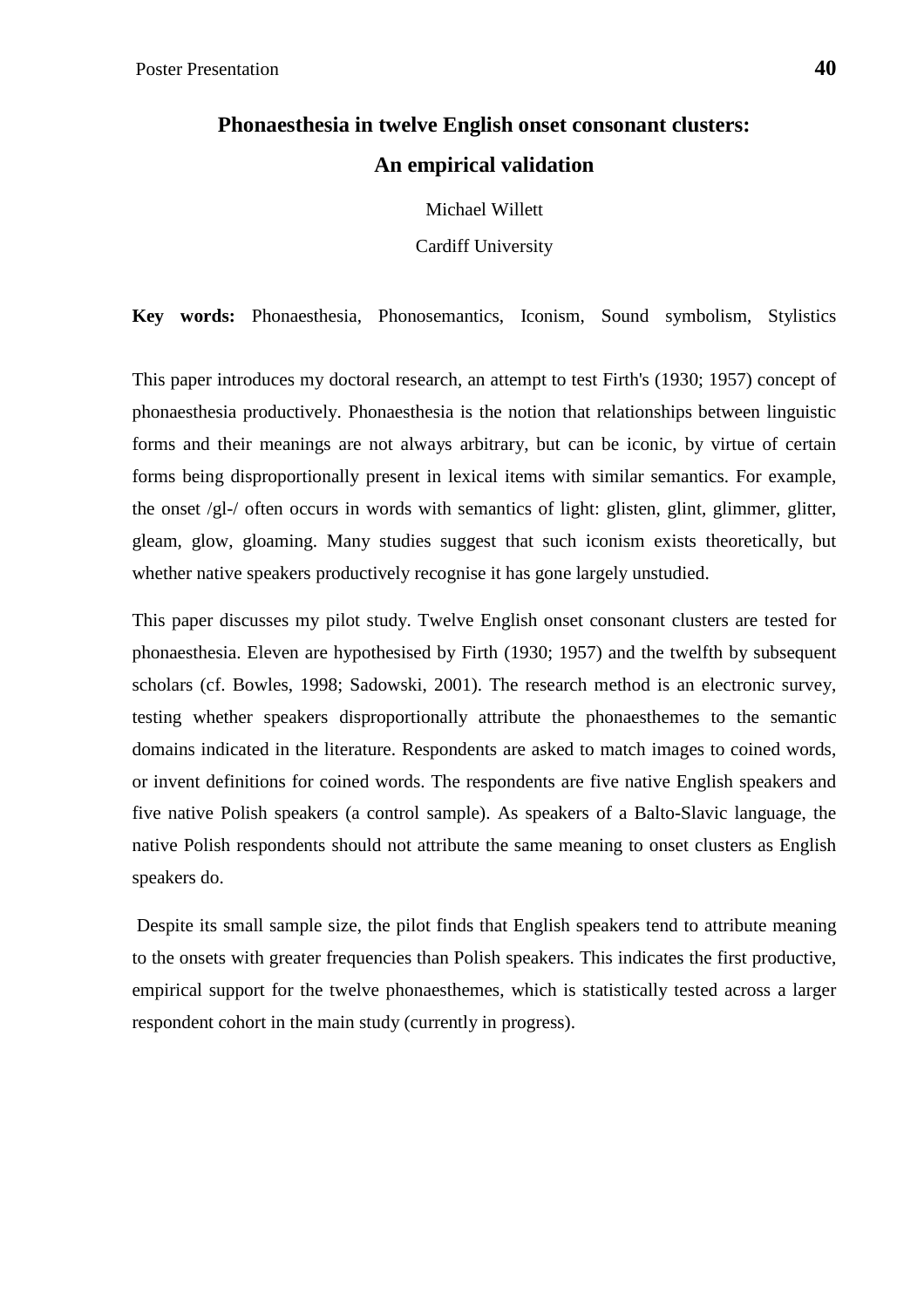# **Language Contact in International Aid Work**

Nathan Page York St John University

This paper will describe the progress of my PhD research project, which is based on verbal communication between Japanese voluntary workers and Kenyan interlocutors. The Japanese speakers are members of JICA, Japan's equivalent of the VSO or Peace Corps. Members of the organisation are specialists in particular fields such as education or healthcare, and are despatched to work in various countries including Kenya.

Training in a useful contact language is provided to the volunteers before they leave Japan, and further languages are studied on arrival at their destination. For the pre-service language training, a significant question is which model of the contact language is suitable for these learners, and how the plurilithic nature of international language use should be addressed. As a former English instructor at the training centre, my interest is to analyse examples of language contact post-training, and consider the pedagogic implications for future volunteers.

An initial exploratory study is currently under way with three JICA volunteers working as HIV controllers in Western Kenya. The participants make audio recordings of themselves at work, which are then transmitted via email. This conversation data is then analysed in terms of form and function, although this is at an exploratory stage and is not a fixed procedure. Theoretically, the project is connected to various fields in applied linguistics, including the World Englishes and English as a Lingua Franca movements. The paper will present an overview of the project to date, including methodological issues which are under consideration for the follow-up study.